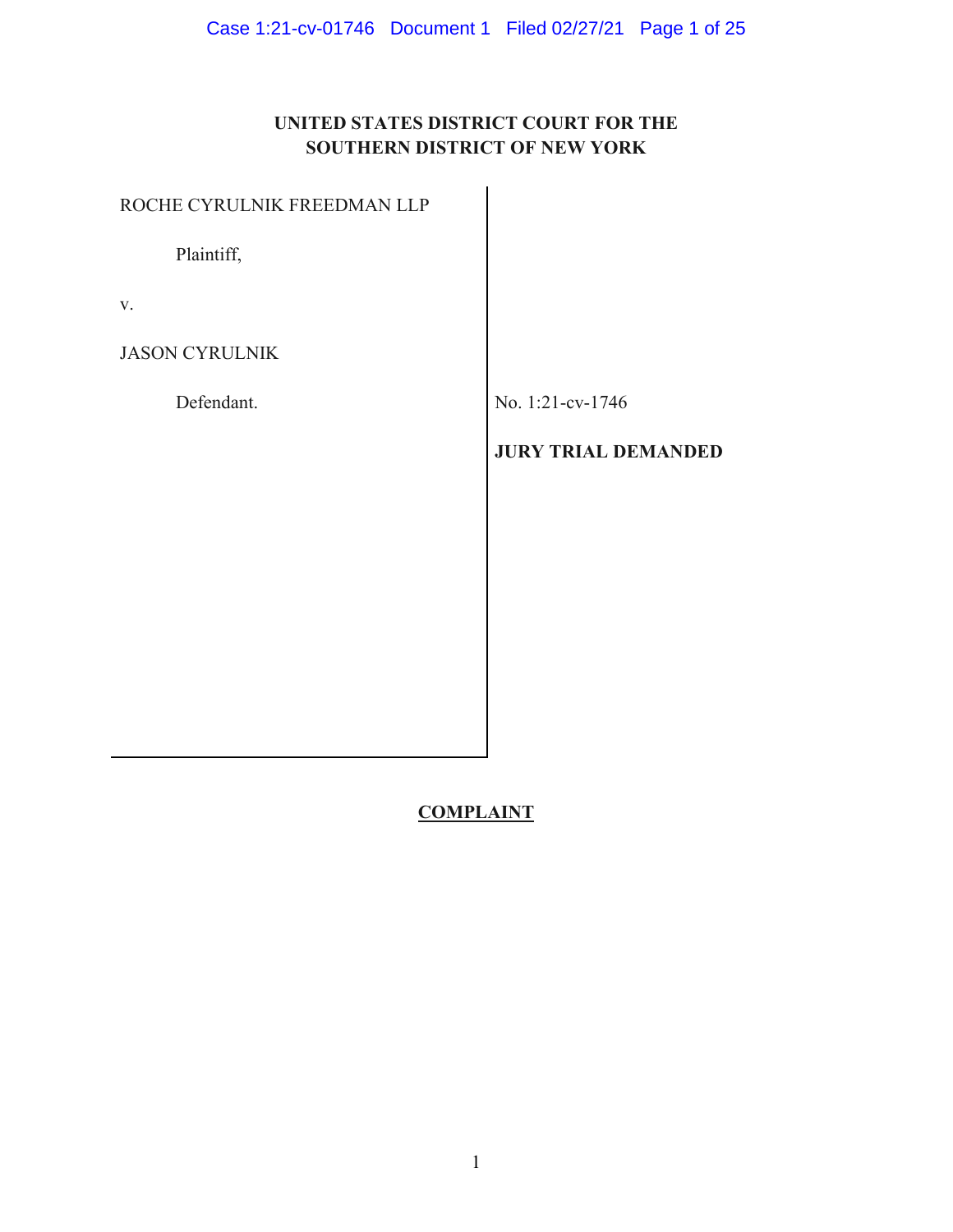#### Case 1:21-cv-01746 Document 1 Filed 02/27/21 Page 2 of 25

Roche Cyrulnik Freedman LLP ("Plaintiff") brings this action against Jason Cyrulnik ("Defendant"), and alleges as follows:

#### **Introduction**

1. This case is about a law firm refusing to tolerate the unprofessional, obstructionist, and abusive conduct of one of its partners who elevated his own interests over the interests of the firm. When efforts to resolve these problems failed, the firm's other founding partners unanimously voted to remove him for cause to safeguard firm interests, including protecting associates, staff, and the remaining partners. But, rather than accept payment for his work and focus on ensuring a smooth transition, this expelled partner now refuses to leave, attempting to shake down his former firm for millions of dollars he did not earn and to which he is not entitled.

2. On December 27, 2019, Kyle Roche, Velvel Freedman, Amos Friedland, Nathan Holcomb, Edward Normand, and Defendant Jason Cyrulnik signed a Memorandum of Understanding ("MOU") to form a law firm named Roche Cyrulnik Freedman LLP ("RCF" or the "Firm"). As set forth in the MOU, RCF was to be the successor firm to Roche Freedman LLP ("RF"), a law firm formed five months earlier by Roche and Freedman. All of the above-named persons had recently left Boies Schiller Flexner LLP ("BSF"), a New York-based litigation firm, to embark on creating RF and then RCF.

3. The purpose of the Firm was not only to create a "high-end litigation-oriented law firm," but also to form a firm that was decidedly different from the standard "big law" model. As an initial matter, many of RF's clients operated in emerging legal areas, such as blockchain, cannabis, and other high-tech industries. But the Firm's founding partners also sought to create an environment that was more collaborative, collegial, and transparent than many traditional large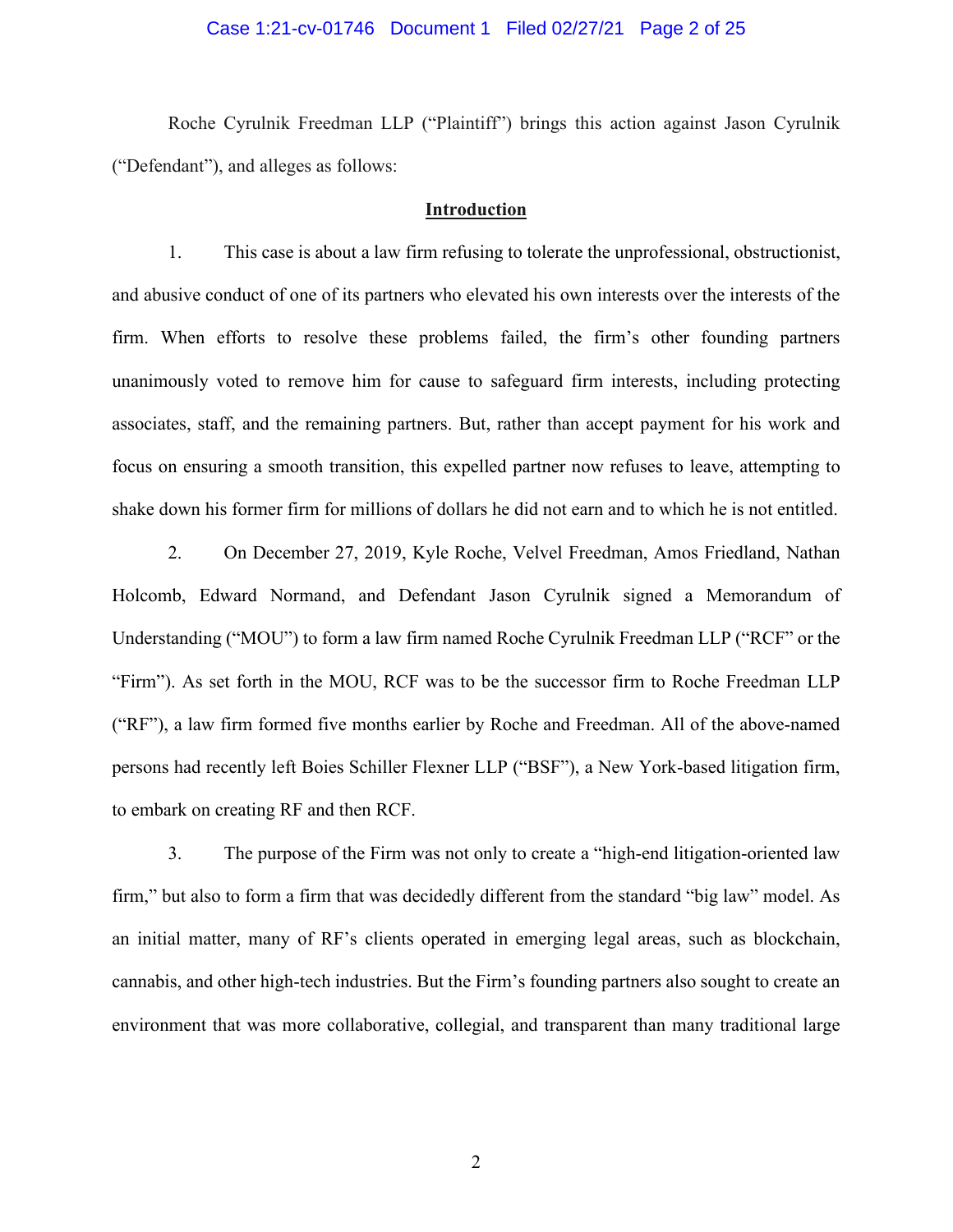#### Case 1:21-cv-01746 Document 1 Filed 02/27/21 Page 3 of 25

law firms. In doing so, the founding partners believed it would best promote the interests of all clients, associates, staff, and partners.

4. Defendant Jason Cyrulnik agreed with these goals, signed the MOU, and promised to "work together and cooperate in good faith and to fully participate to develop the Firm." But rather than abiding by his commitment, Cyrulnik, over an approximately one-year period, has engaged in a pattern of increasingly abusive, destructive, erratic, and obstructive behavior, materially impairing the Firm's ability to carry on its business. Examples of this conduct include, but are not limited to:

- engaging in a pattern of verbal abuse and bullying towards other partners, punctuated by screaming fits of rage directed towards those who disagreed with him;
- mocking and belittling attempts by other partners to increase the Firm's employee diversity;
- interfering with Firm staffing decisions and unilaterally obstructing associate assignments by, *inter alia*, ordering them to prioritize the clients he originated to the Firm over others, causing disruption and requiring intervention by multiple partners to ensure that all clients' interests were protected;
- creating an unsustainable work environment for associates, which led to associate complaints, including associates threatening to quit if they continued to be staffed on his matters;
- instructing a Firm employee to withhold the Firm's financial information from other equity partners of the Firm;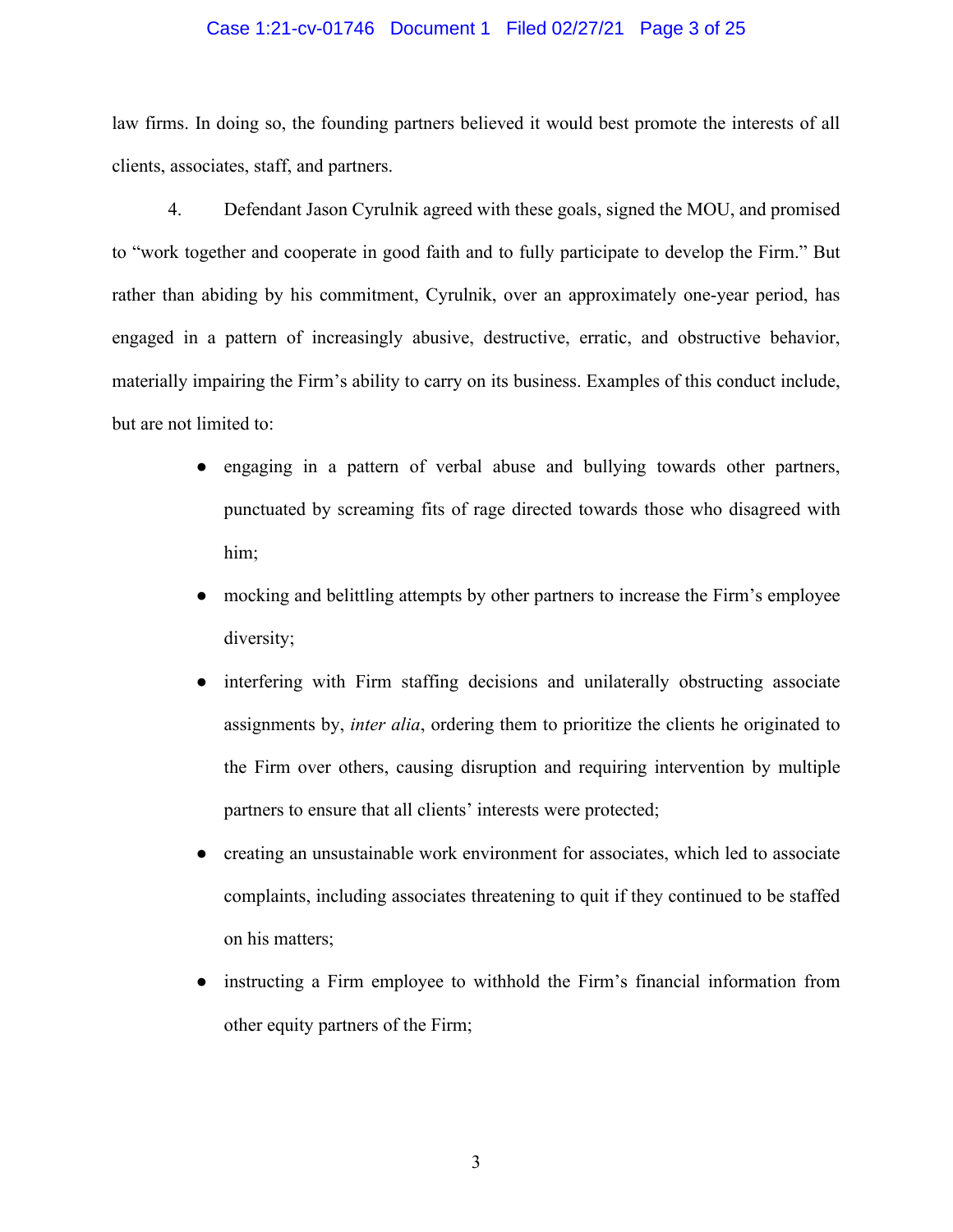- refusing to take part in and discuss the management of the Firm in an attempt to exercise "veto power" over management and hiring decisions;
- breaching his commitment to work together and cooperate in good faith;
- refusing to negotiate a final partnership agreement and breaching his commitment to make effective a final partnership agreement; and
- repeatedly demanding additional compensation beyond what was contemplated by the MOU.

Multiple attempts to address these issues with Cyrulnik were unsuccessful. Thus, in order to protect the interests of the Firm, the five founding partners voted affirmatively and unanimously to remove Cyrulnik from the partnership for cause, as expressly provided in the MOU.

5. Cyrulnik has refused to accept his removal for cause and has demanded excessive payments as a condition for leaving. Accordingly, this lawsuit seeks a declaration that Cyrulnik has been justly removed from the Firm for cause under the terms of the MOU, thereby triggering the agreement over the withdrawal provisions of the MOU for determining what Cyrulnik is owed by the Firm.

6. Cyrulnik's wrongdoing and subsequent shake down have made today's legal action necessary. The Firm refuses to be bullied by a former colleague, whose erratic conduct poses a risk to associates, staff, and partners, and is not in keeping with the Firm's values-driven culture. When sincere efforts to resolve these problems failed due to Cyrulnik's obstructive and abusive behavior, he was removed for cause. The Firm has brought this action to obtain relief from the Court and try to ensure an orderly transition of its former partner out of the Firm.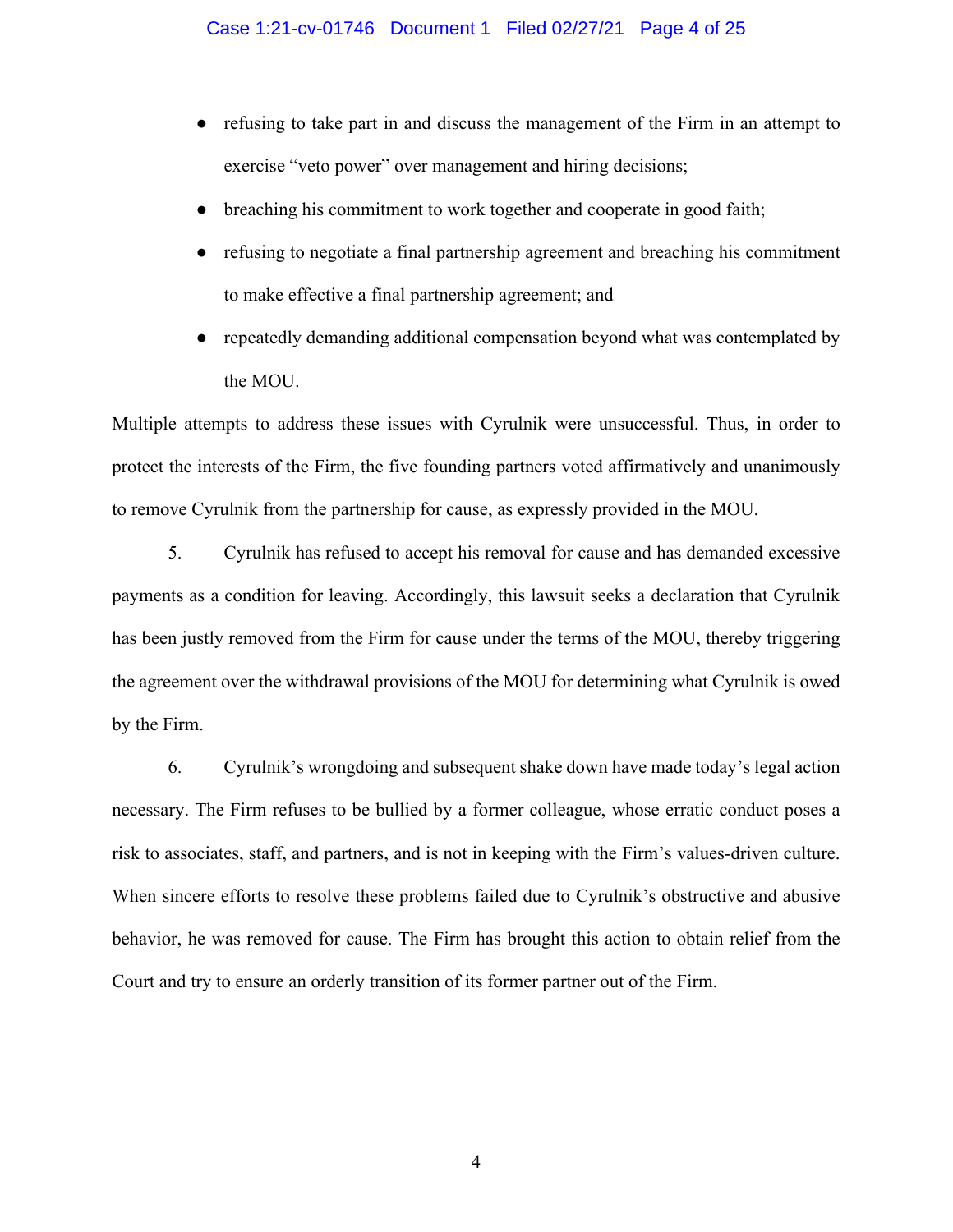#### **Parties**

7. RCF is a New York and Florida based litigation boutique law firm with offices in Manhattan and Miami. RCF is registered as a limited liability partnership with the state of Florida.

8. Jason Cyrulnik is a citizen of Teaneck, New Jersey.

#### **Jurisdiction and Venue**

9. This Court has subject matter jurisdiction under 28 U.S.C. § 1332(a), because the parties are completely diverse. RCF is a citizen of Florida and New York and Cyrulnik is a citizen of New Jersey. No RCF partners are citizens of New Jersey. Furthermore, the matter in controversy exceeds \$75,000, exclusive of interest and costs.

10. This Court has personal jurisdiction over Jason Cyrulnik because this case arises from his transacting of business within the state of New York.

11. Venue is proper in this District under 28 U.S.C. § 1391 because a substantial part of the events or omissions giving rise to RCF's claims occurred in this District.

#### **FACTUAL ALLEGATIONS**

#### **A. The creation of Roche Freedman in August 2019.**

12. On August 1, 2019, Roche and Freedman left BSF to start a law firm called Roche Freedman LLP ("RF"). The intent was to create a cutting-edge litigation boutique that would handle high end cryptocurrency, cannabis, and commercial litigation matters. Part of the motivation in founding a firm was the opportunity to build and cultivate a team of talented lawyers who worked in a collaborative and collegial environment to find creative solutions to complex issues.

13. RF enjoyed considerable success for a small firm. Given Roche's and Freedman's expertise in the growing industry of cryptocurrency and cannabis litigation, RF was retained by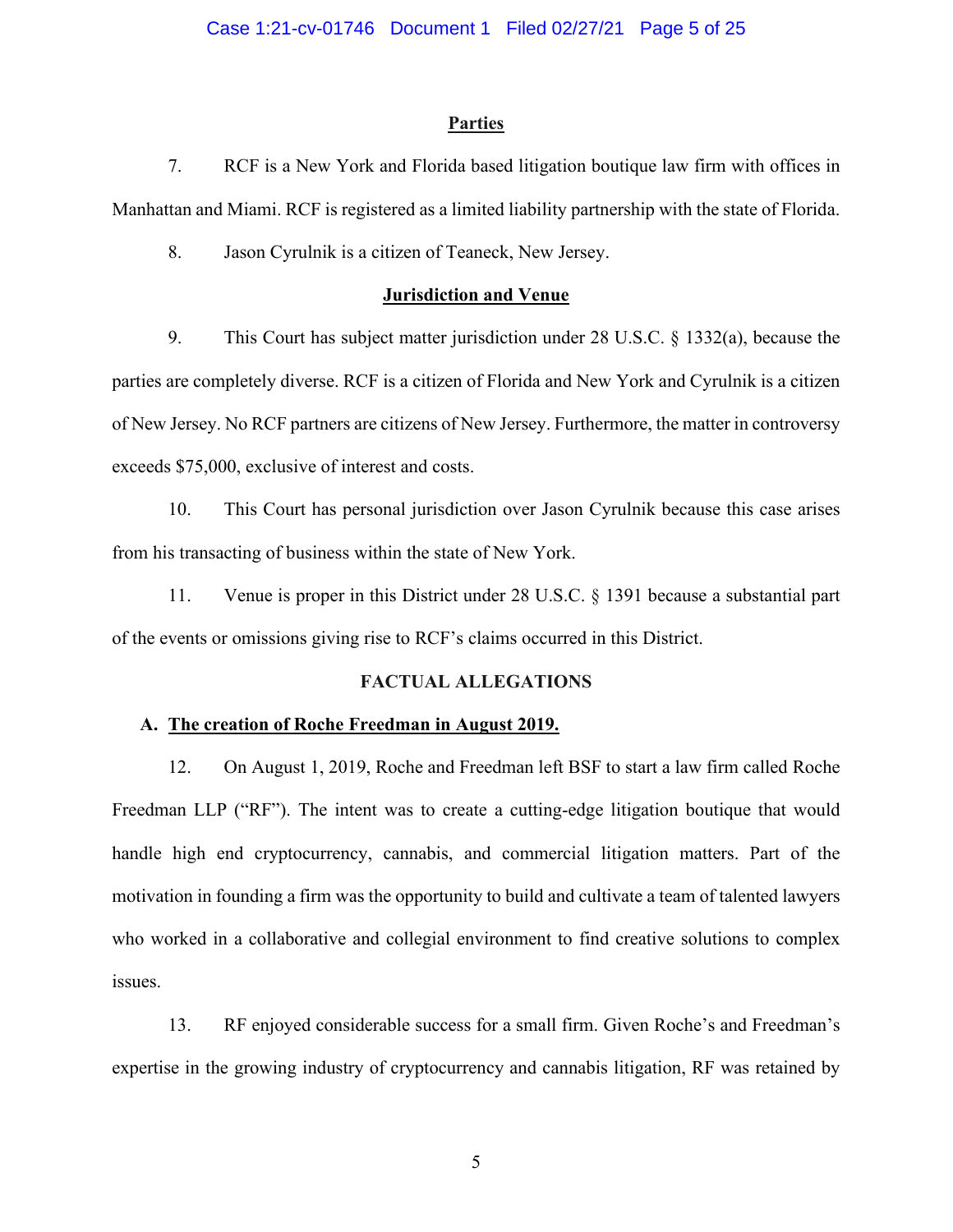#### Case 1:21-cv-01746 Document 1 Filed 02/27/21 Page 6 of 25

many high profile and innovative clients in those spaces. RF also began developing a class-action practice. On October 7, 2019, RF filed a class action on behalf of a group of cryptocurrency investors who suffered significant economic loss as a result of a historic market manipulation scheme. $1$ 

14. Further, as relevant here, RF was retained by a startup company that planned to build a new platform for decentralized assets and applications ("START UP"). Instead of being paid in cash, RF negotiated with the START UP to be paid for its legal services with digital assets ("Tokens") over a 36-month period beginning on September 30, 2019.

#### **B. The creation of RCF in January 2020.**

15. In October 2019, shortly after RF filed the class-action lawsuit described above, a number of BSF attorneys approached Roche and Freedman about potentially joining RF. Over the course of the next two months, Roche and Freedman began negotiating an agreement to have Cyrulnik, Edward Normand, Amos Friedland and Nathan Holcomb join Roche Freedman LLP as founding partners of RCF.

16. During the course of these negotiations, the prospective partners discussed and agreed to a variety of things, ranging from how the Firm would allocate profits, compensate partners, and govern itself. Roche and Freedman also used those negotiations and agreements to ensure mechanisms were in place to help police the cultural and business fit they were building at RF, *i.e.,* a group of innovative, collegial, creative, and respectful lawyers.

17. On December 27, 2019, after significant negotiations and oral understandings and agreements had been reached, Roche, Freedman, Cyrulnik, Normand, Friedland, and Holcomb

<span id="page-5-0"></span><sup>1</sup> *See e.g.* [https://www.ft.com/content/eb5cf045-1ea1-3b54-80cd-e9f8c8287f08;](https://www.ft.com/content/eb5cf045-1ea1-3b54-80cd-e9f8c8287f08) [https://www.bloomberg.com/news/articles/2019-10-07/backers-of-crypto-coin-tether-sued-over](https://www.bloomberg.com/news/articles/2019-10-07/backers-of-crypto-coin-tether-sued-over-market-manipulation)[market-manipulation,](https://www.bloomberg.com/news/articles/2019-10-07/backers-of-crypto-coin-tether-sued-over-market-manipulation)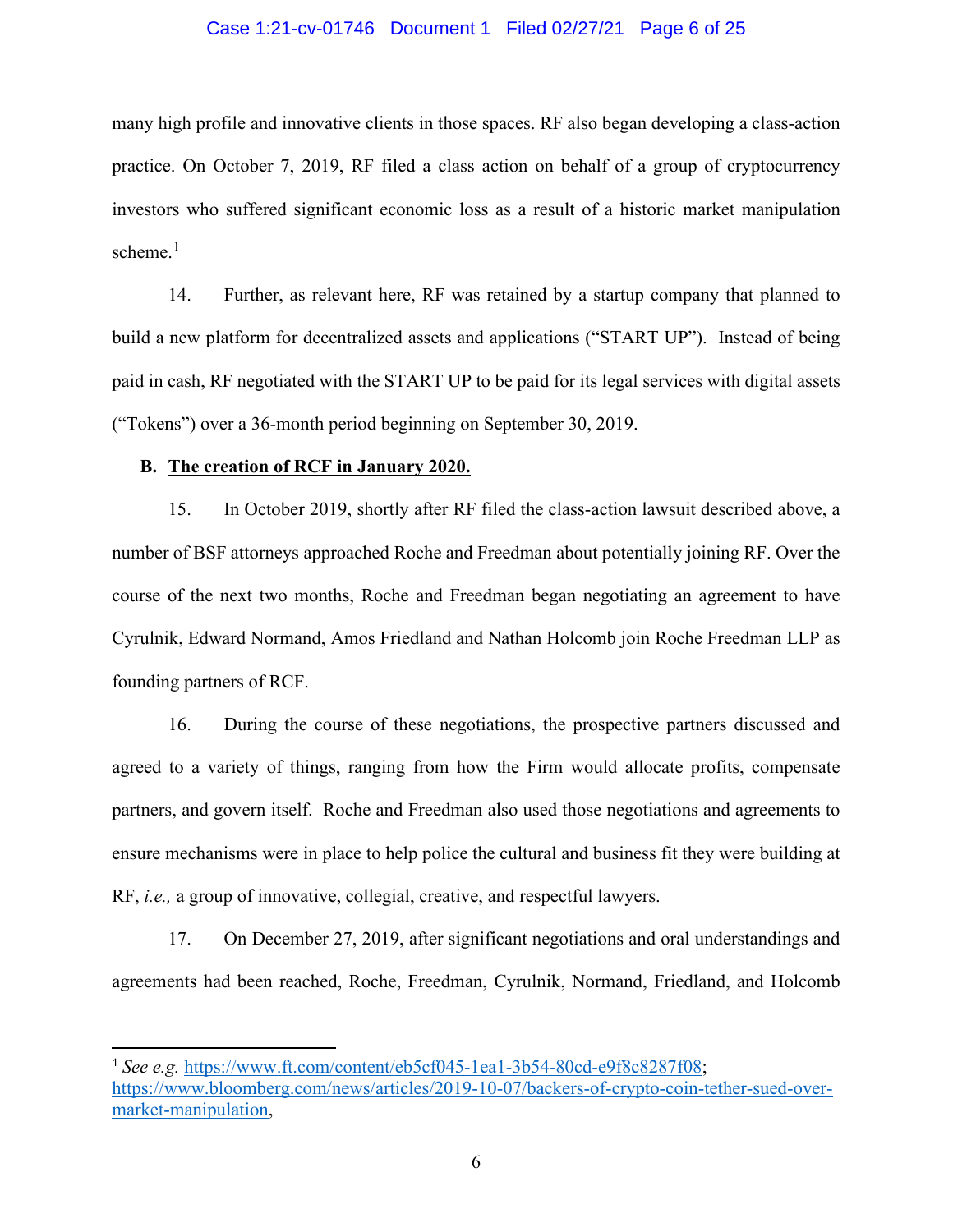#### Case 1:21-cv-01746 Document 1 Filed 02/27/21 Page 7 of 25

(collectively, the "Founding Partners") executed a memorandum of understanding (the "MOU") "for the purposes of building a high-end litigation law firm to be named Roche Cyrulnik Freedman LLP." The MOU memorialized portions of the agreements reached between the Founding Partners, some of which relate to this dispute.

18. *First*, the MOU provided for a proposed division of RCF's equity to be effective after a formal partnership agreement was entered into by the Founding Partners. But a formal Partnership Agreement was never executed, as described below, due to Cyrulnik's obstruction.

19. Likewise, in addition to the eventual provision of RCF's equity, the MOU also provided for a "Partnership Compensation Model" (Formula Compensation) for distribution of RCF's profits amongst the Firm's partners, and the assignment of certain assets that belonged to the predecessor firm of RF. In distributing these predecessor assets, the MOU specifically stated that "Not all rights and assets of the Roche Freedman LLP will be shared according to the equity percentage of the Firm in January 2020. An exhaustive list of assets that will not be shared prorata will be prepared in connection with the Partnership Agreement, but the list of core assets being excluded or not divided according to the Firm's equity allocations is set forth below, along with a description of how they are excluded from the assignment."

20. The MOU also contained a provision regarding the Tokens described above. The MOU stated that an engagement letter existed between RF and START UP that contemplated that START UP would pay for legal services to be rendered with a certain amount of Tokens. The MOU attached that engagement letter, which allows START UP to terminate the engagement letter at any time and stop paying the Tokens. The MOU then contemplated that notwithstanding the equity and formula compensation agreed to by the partners for other matters, the Tokens that RCF would earn from START UP would be distributed according to different agreed to percentages.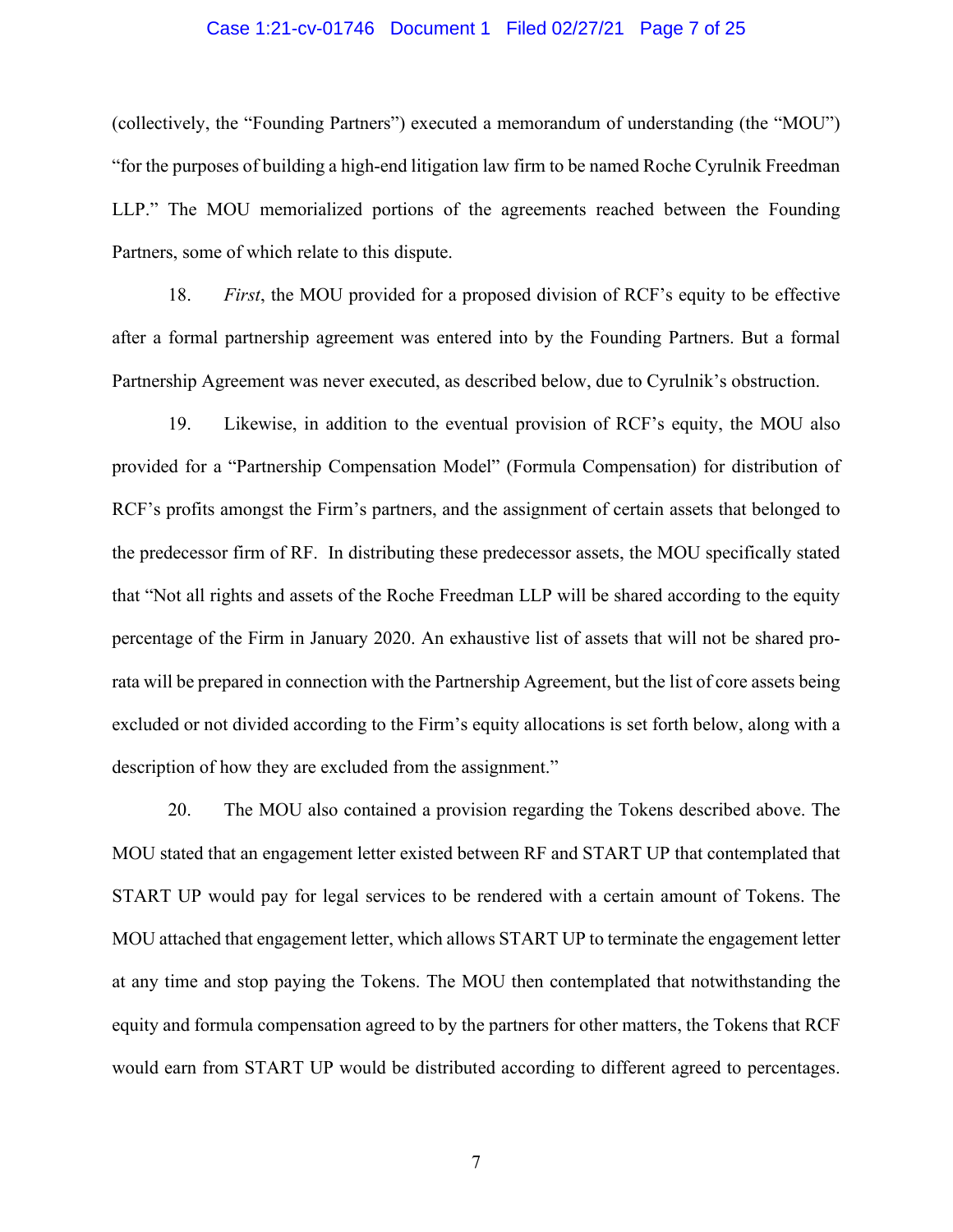#### Case 1:21-cv-01746 Document 1 Filed 02/27/21 Page 8 of 25

Further, and based on the understanding that START UP was entitled to a significant amount of legal work from RCF, the MOU provided that Roche, Freedman and Cyrulnik would be the only founding partners expected to work for START UP, and that the other Founding Partners (Normand, Friedland, and Holcomb) who were not expected to work directly for START UP would each receive a significantly smaller fraction of the Token payments as they were earned. The partners agreed that if Roche, Freedman, or Cyrulnik did not do the work for START UP, if further partner resources would be required, "[t]he Firm will revisit the above distribution" of the Tokens, as specified in the MOU.

21. By email on July 22, 2020, pursuant to the above described MOU provisions, Roche specified a re-allocation of the Tokens based on partner resources that had thus far been committed to the START UP. Cyrulnik, who never worked on the matter, did not dispute this re-allocation in his reply email. In addition, a substantial portion of the Tokens remain unearned and will only be paid by START UP if it does not terminate the agreement with the Firm, and elects to continue paying for future legal services.

22. Since the beginning of 2021, the Tokens appreciated substantially in value and are now worth, in total, millions of dollars (although their value remains volatile). Cyrulnik has claimed that the five equity partners affirmatively and unanimously voted to remove him to gain the highly volatile and speculative value of "his" Token allocation and then lied about the cause for his removal. This is false. In addition to Cyrulnik refusing to acknowledge his own egregious behavior, Cyrulnik ignores that the issues leading to his removal, as demonstrated below, began months prior to any rise in the Token value and were problems of his own making. Moreover, when Roche emailed Cyrulnik on July 22, 2020 about a Token re-allocation due to the additional partner resources that were needed for the START UP, the Tokens had not even been issued, could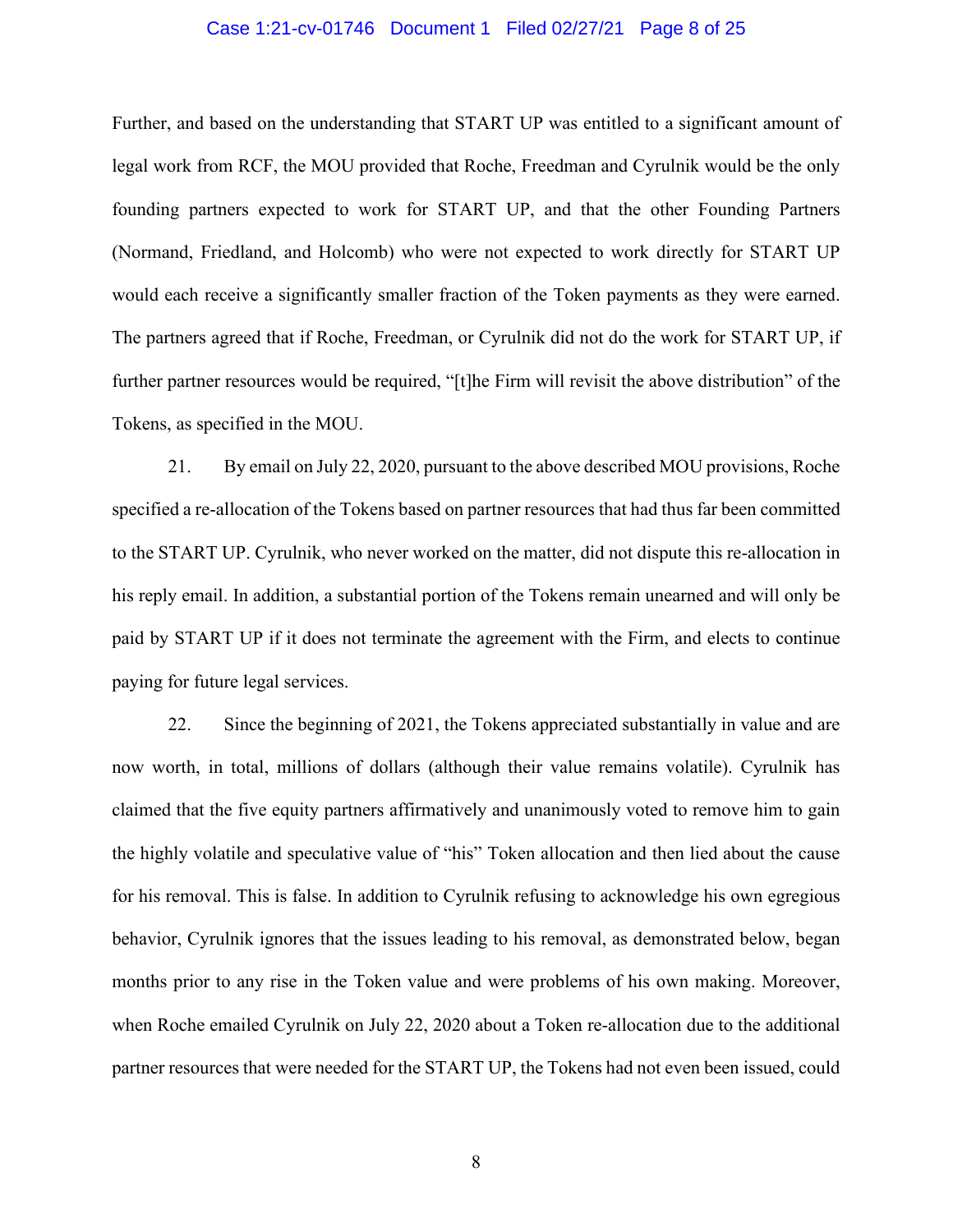#### Case 1:21-cv-01746 Document 1 Filed 02/27/21 Page 9 of 25

not be bought or sold, and therefore lacked any real market value. Rather than own up to his misconduct, accept payment for his work, and withdraw from the Firm in a constructive manner, it is Cyrulink who now attempts to shake down the Firm for yet more money.

23. *Second*, as reflected in the MOU itself, the MOU was never intended to be a comprehensive document that embodied all of the partners' negotiated terms:

This MOU sets out the **basic terms** upon which the Founding Partners will enter into a definitive partnership agreement . . . **The terms of this MOU are not comprehensive, and additional terms, including further clarification of areas of responsibility and resources to be committed, will be incorporated into a formal Partnership Agreement (the "Partnership Agreement")** to be negotiated and to be made effective on or around January 1, 2020.

24. The above provision was added because each of the Founding Partners understood that the MOU did not reflect the entirety of their agreements or understandings with each other. Instead, the MOU was entered into as a placeholder memorializing some of the "basic terms" of their decision to form a partnership. As the MOU stated, the partners contemplated a more formal and complete Partnership Agreement that would be entered into on or about January 1, 2020, after which time the Firm's equity would be formally reassigned, and all the details of assets committed, and obligations/responsibilities going forward were clarified and agreed to.

25. *Third*, as a result of the extensive negotiations, discussions, and agreements reached over that multi-month period prior to, and contemporaneously with, the MOU's execution, each of the Founding Partners understood that RCF was intended to be a collaborative, collegial, transparent, inclusive firm that would strive to be best in its class. This was memorialized in the MOU, which stated that:

It is mutually agreed upon and understood by and among the Founding Partners that the Founding Partners **agree to work together and co-operate in good faith** and to fully participate to develop the Firm and to work towards the finalization of the Partnership Agreement.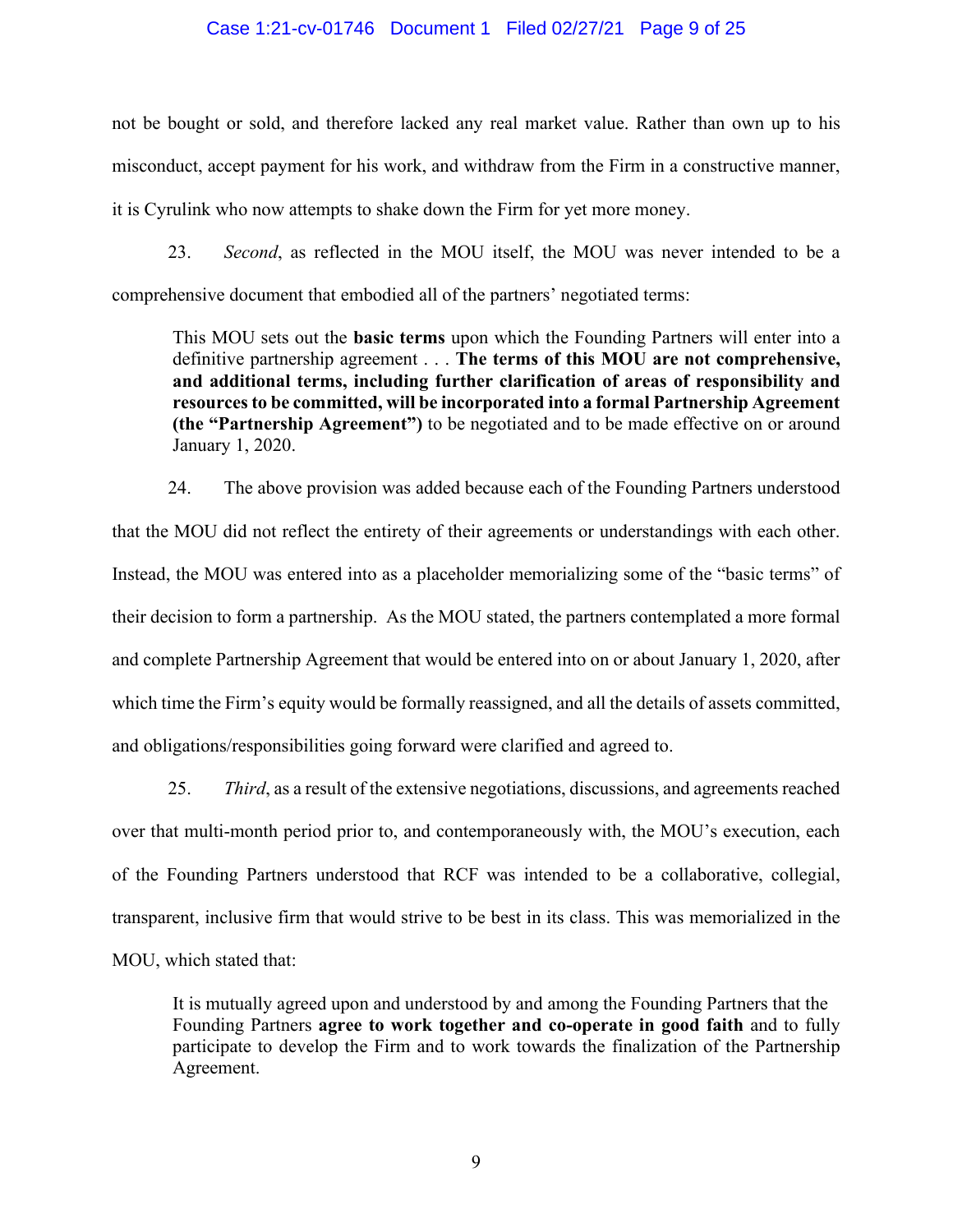#### Case 1:21-cv-01746 Document 1 Filed 02/27/21 Page 10 of 25

26. *Fourth*, each of the Founding Partners understood that there would be risks in joining together with multiple other individuals to form a new law firm. Accordingly, the Founding Partners wrote into the MOU an ability to remove a Founding Partner for cause upon concurrence of ⅔ of the Firm's equity partners, stating: "A Founding Partner cannot be removed without cause. A Founding Partner can be removed for cause only on the affirmative vote of ⅔ of the Firm's equity partners."

27. The MOU provided for a specific mechanism for calculating what RCF would owe to a withdrawing partner in the event the withdrawal occurred within, as is applicable here, the first 18 months of RCF's formation:

If any Partner withdraws from the firm within 18 months from the Firm's formation, the following shall occur: That Partner shall return to the firm any amount of payments received that exceed what that Partner was entitled to under the Firm's formula compensation model. If the Firm owes that Partner funds under the formula, that amount shall be paid to that Partner at the next quarterly distribution, but the Firm shall not owe that Partner any additional compensation going forward. That Partner's equity shall be returned to the balance of the firm's equity partners pro-rata.

28. The intent of this provision was to make a separation that occurred within the first 18 months of the Firm's operation simple: it provides the departing partner with compensation he or she "earned" through their efforts, but not reward that partner further. In sum, it was inserted to provide a simple, practical, and speedy method of calculating a partner's compensation in the event things did not work out and there was a premature withdrawal (voluntary or involuntary).

## **C. After joining RCF, Cyrulnik engaged in a pattern of abusive and obstructive behavior to the detriment of the Firm.**

29. After the MOU was signed and the Firm commenced operations, Cyrulnik began engaging in a pattern of abusive behavior that impeded Firm governance. And the abusive conduct escalated over time. Specifically, but not exhaustively, Cyrulnik screamed at other partners;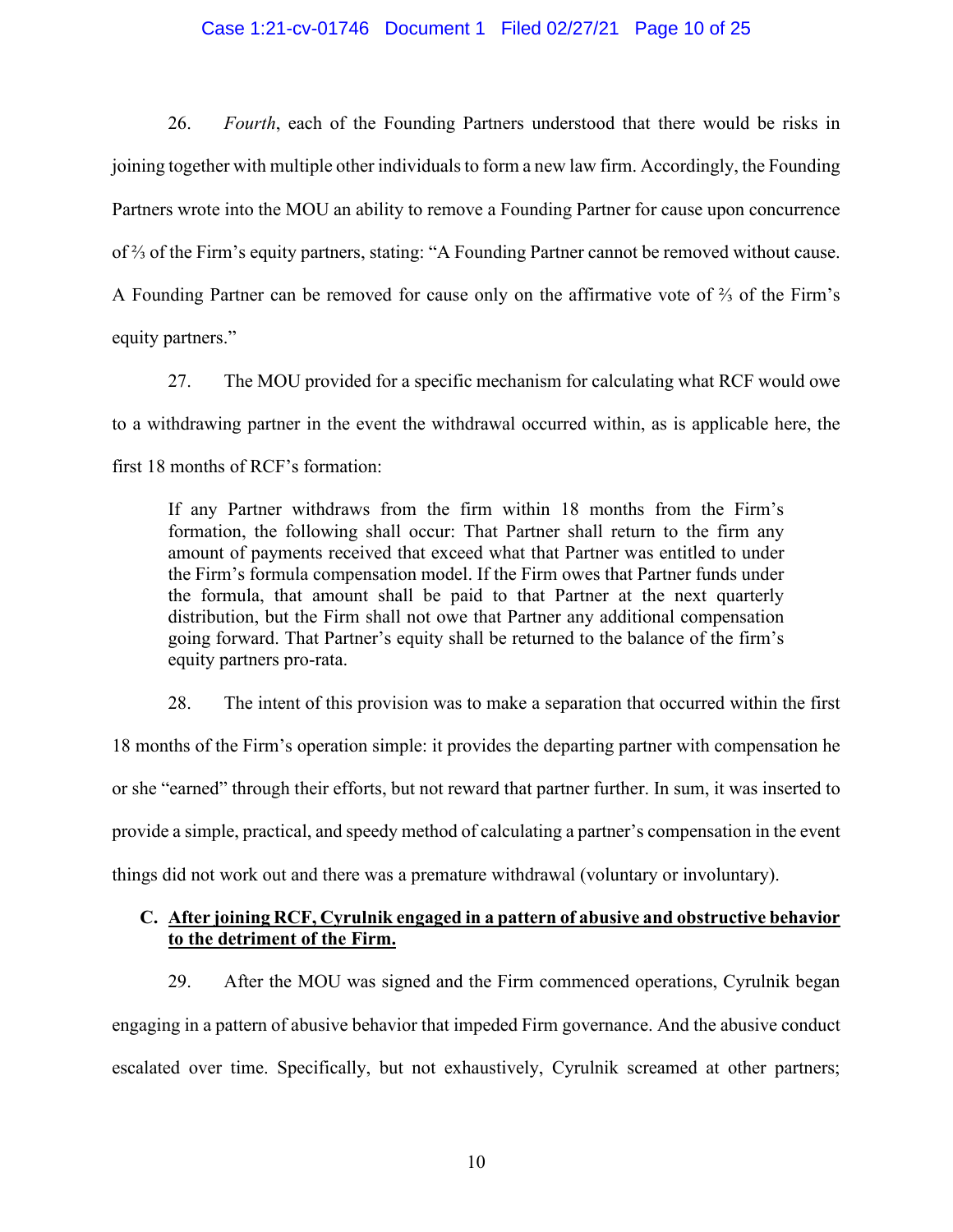#### Case 1:21-cv-01746 Document 1 Filed 02/27/21 Page 11 of 25

refused to allow other partners to weigh in on Firm administrative matters; concealed financial information from other Founding Partners (and commanded the Firm's Director of Operations to do the same); caused associates to tell Firm partners they would quit the Firm if forced to continue working on his matters; single-mindedly attempted to reallocate Firm profit to himself in a manner that required intervention to prevent harm to Firm clients, associates, staff, and other partners; and attempted to assume total control over the Firm's management decisions –yelling at partners that they were "going rogue" when they did not obtain his "permission" prior to making decisions, despite partner emails and calls expressly addressing the decisions at issue.

## **i. Cyrulnik attempts to monopolize power and becomes abusive to the other partners.**

30. Following the MOU's execution, Cyrulnik began attempting to "consolidate authority" over the Firm in a manner that was contrary to the Founding Partners' agreements and inconsistent with the terms of the MOU.

31. As an example, Cyrulnik began claiming absolute control over the allocation of associate time. He made this claim notwithstanding that no such power was ever given to him by the MOU, any agreement, or through any formal or informal vote or consent by any of the other partners, and notwithstanding other Founding Partners' stated opposition to his opportunistic power grab, which also benefited his bottom line.

32. In addition, beginning in the first quarter of 2020, Cyrulnik began to raise concerns over the Firm's formula compensation system ("Formula Compensation"). Initially, those conversations were civilized. However, as the discussion concerning changes to Formula Compensation advanced, Cyrulnik became verbally abusive towards other partners who did not agree with his demand for a change to the formula, which would have shifted compensation from other partners to Cyrulnik.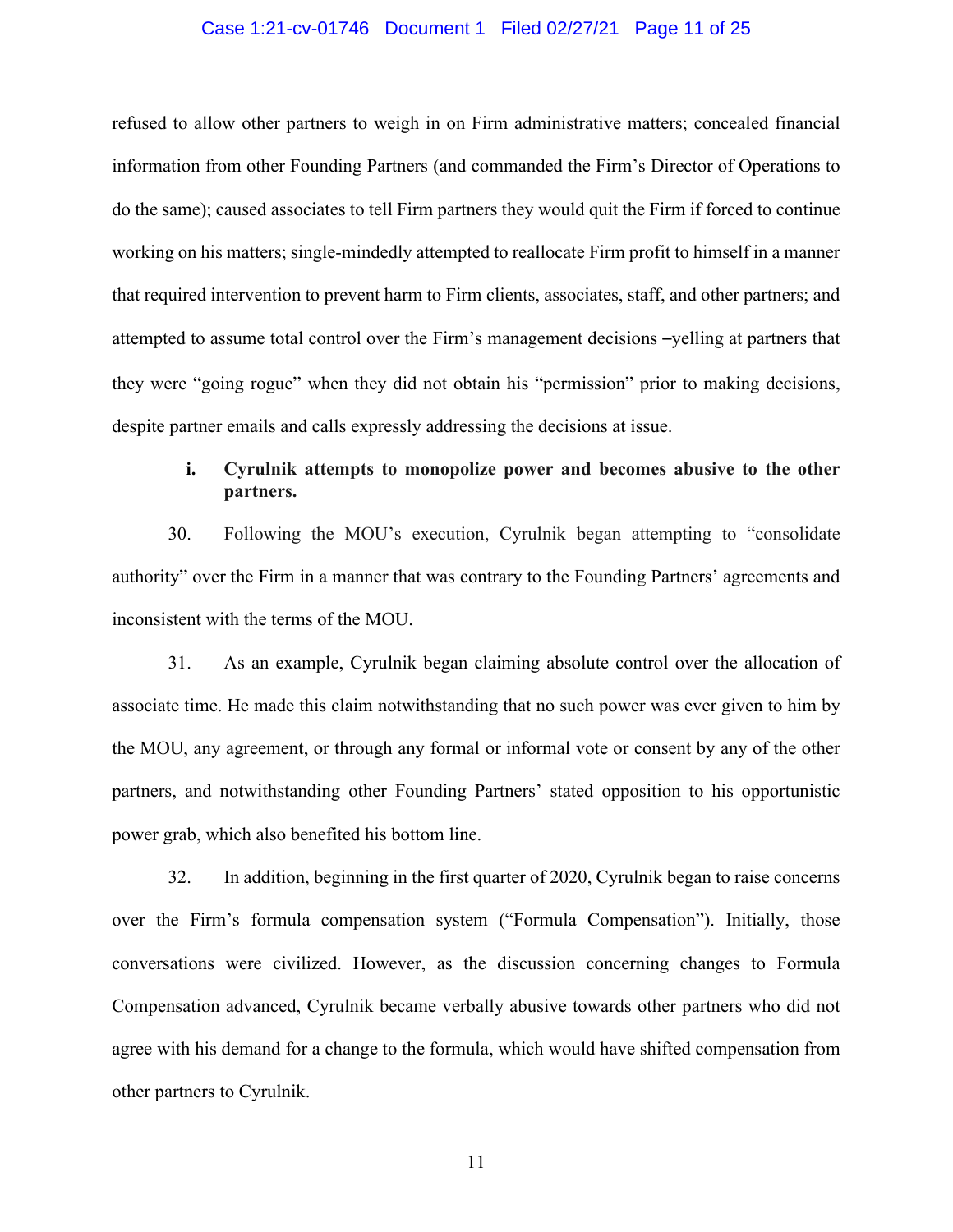#### Case 1:21-cv-01746 Document 1 Filed 02/27/21 Page 12 of 25

33. While Cyrulnik became belligerent on multiple calls about this issue in the first half of 2020, the first instance of severe verbal abuse took place on July 21, 2020, during a telephone call between Roche, Cyrulnik, and Freedman. During this call, Freedman told Cyrulnik that for a variety of reasons (including market conditions) he was unwilling to fully adopt the changes Cyrulnik was proposing to the Firm's Formula Compensation model. Minutes into the conversation, Cyrulnik completely lost control, erupted into an alarming rage, and screamed at both Roche and Freedman at the top of his lungs.

34. In response, Roche hung up the phone almost immediately.

35. Freedman tried to calm Cyrulnik down, but Cyrulnik's outburst escalated and became increasingly frightening. After about a minute, Freedman hung up too.

36. The next morning, on July 22, 2020, Roche wrote Cyrulnik:

Jason,

I am writing this email not to chastise, but to set forth my positions in no uncertain terms. Given the apparent misunderstandings of what you thought I may or may not have been told, this exercise seemed necessary.

First, the manner in which you screamed at both me and Vel is simply unacceptable. I get that tempers can fly in the heat of the moment, but what you did went beyond that. I have greatly enjoyed not only steering the growth of this firm with you but also growing as friends and partners. *However, if yesterday is any sort of signal to how you think you can treat us when we have disputes over business and money, then I do not see how we can continue to grow the partnership* . . .

(Exhibit A, emphasis added)

37. A few days later, on July 27, 2020, Freedman independently wrote Cyrulnik:

Jason,

I have never been screamed at the way you yelled at Kyle and I on the phone last week. You were out of line and it can't happen again. Going forward, if you scream like that again, the conversation is over. If you fail to let me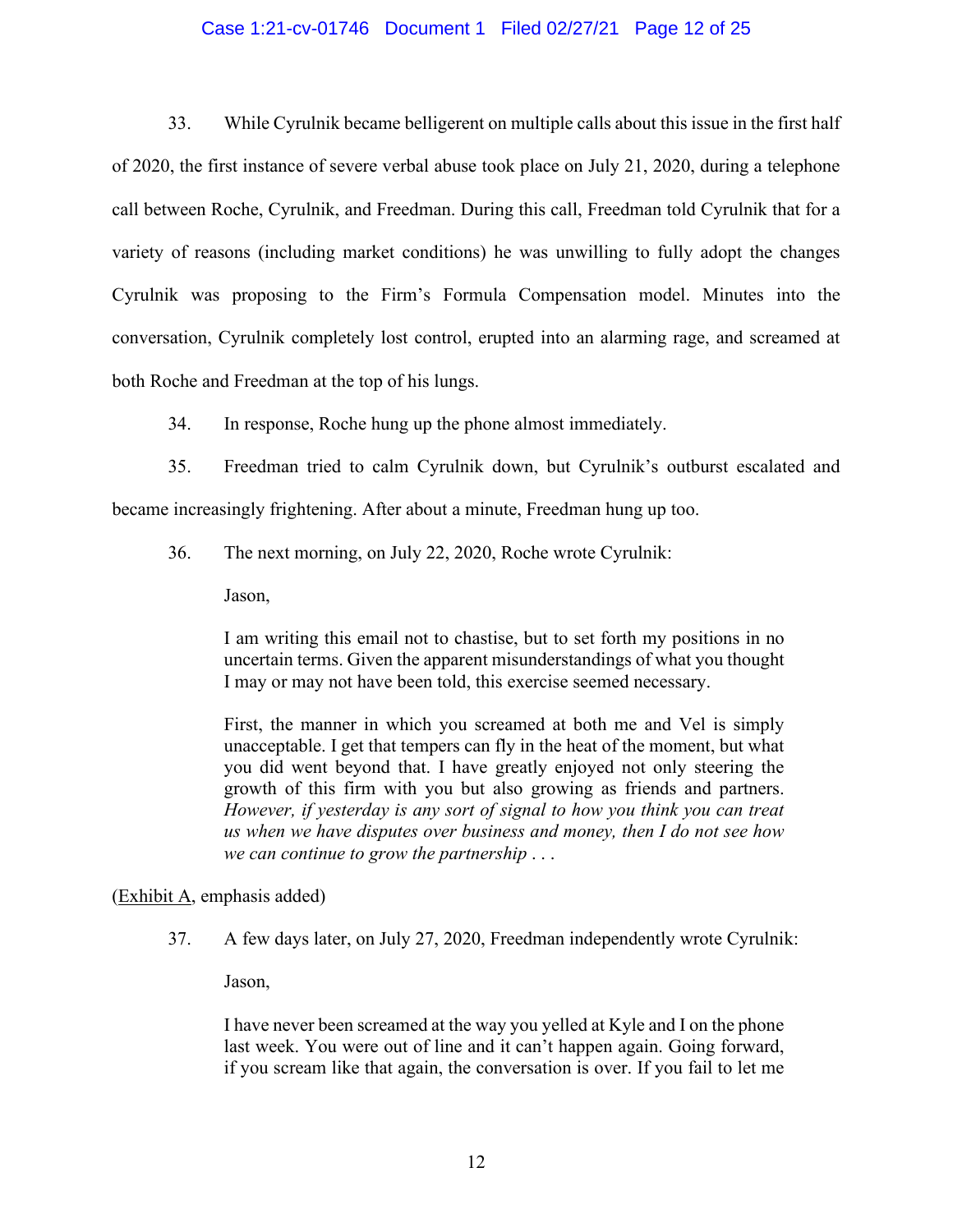#### Case 1:21-cv-01746 Document 1 Filed 02/27/21 Page 13 of 25

express my opinion, the conversation is over. This is a partnership where we listen to each other, and then make a decision. It's not a forum of one.

I understand that the delay [in effecting changes to Formula Compensation] may have been frustrating to you, but it certainly wasn't intended to string you along, and the way you handled it was unacceptable. I trust nothing more needs to be said about that, and I'm very hopeful this was a hiccup in our otherwise very enjoyable relationship.

On to substance. . .

(Exhibit B, emphasis added)

38. Roche and Freedman both hoped that this was an isolated incident. Unfortunately, as described below, Cyrulnik's behavior continued to deteriorate to the point where it was not reasonably practicable to carry out the partnership's business with him as a partner. Multiple associates told Firm partners they would quit if they would continue to be staffed on Cyrulnik's matters. Partnership meetings could no longer be peacefully conducted, and thus, were halted. Cyrulnik engaged in further verbal abuse by screaming at additional partners. Cyrulnik derided and ridiculed important Firm issues, including efforts to increase the number of women employed. And Cyrulnik began engaging in highly adversarial tactics with his own partners intending, as he bragged, to "bring them to their breaking point," and waiting until his partners "were ready to leave the firm" before he would consider making any concessions.

39. Cyrulnik had turned what was supposed to be a collegial, respectful, collaborative, and diverse law firm into a war zone in which Cyrulnik fought to maximize his bottom line at the expense of associates, partners, diversity initiatives, and the Firm itself.

40. As another example of Cyrulnik's attempt to exercise unilateral control in direct violation of the MOU, on December 31, 2020, Cyrulnik circulated a conflict check to the Firm. He never sought the requisite approval required by the MOU to take on this matter, but he filed the lawsuit and staffed it without the Founding Partners' knowledge or consent.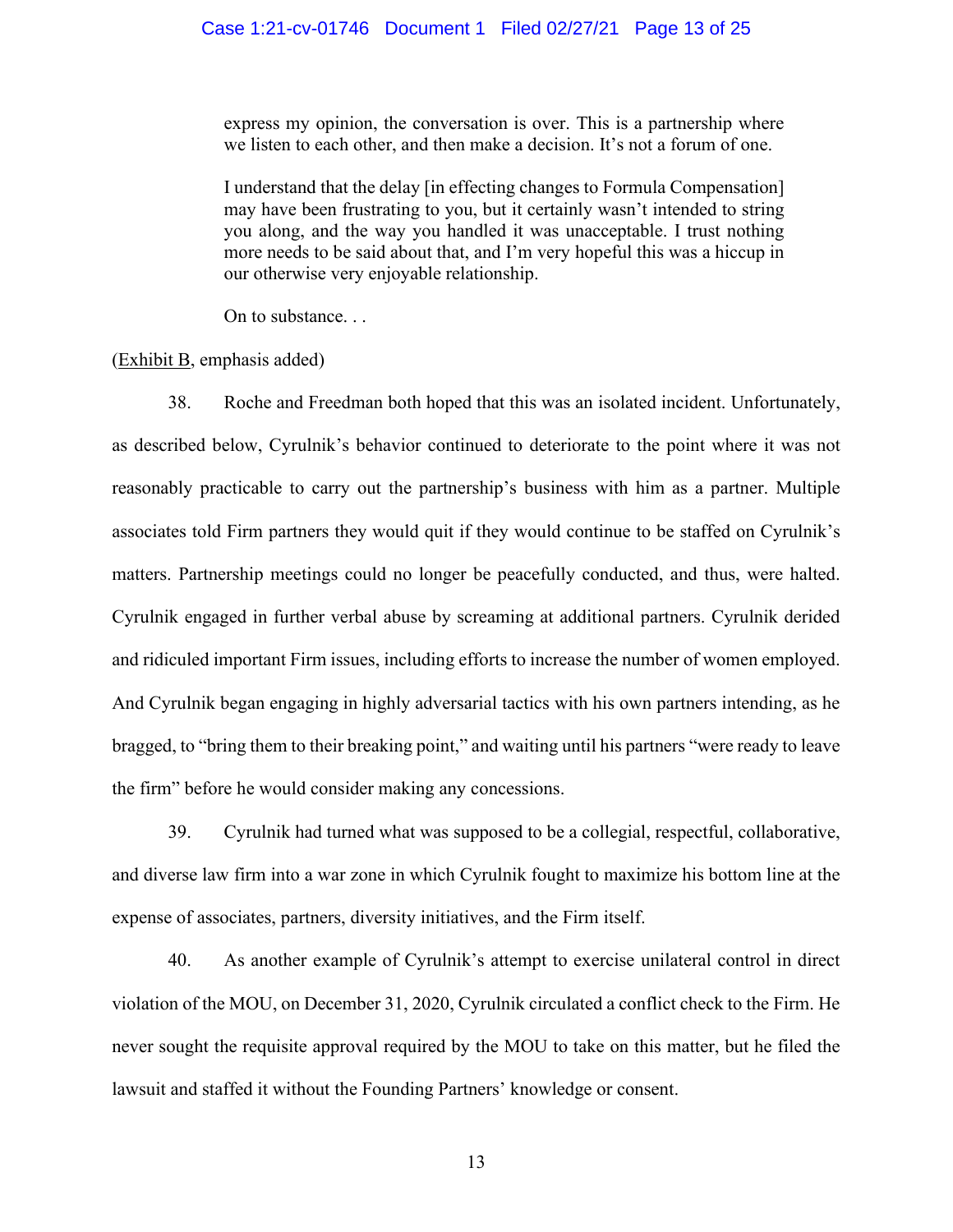## **ii. Cyrulnik obstructed partnership meetings by filibustering, speaking over, and demeaning other partners.**

41. Following the July 21, 2020 call described above, Cyrulnik became increasingly hostile during partnership meetings. Cyrulnik ramped up efforts to push changes to the Firm's Formula Compensation system that would have the effect of shifting value from the other partners to him. When this proposal was met with resistance and other partners attempted to share their views, Cyrulnik interrupted and raised his voice above everyone else's, refused to listen to anyone speak, ordered other partners to stop speaking, and simply filibustered conversations. It became a common occurrence that if Cyrulnik disagreed with another partner, he became openly hostile, pejorative, and spoke over them. This conduct made it impossible to carry on Firm governance with Cyrulnik as a partner.

42. For example, while Cyrulnik had a busy practice, he was extremely delinquent in sending invoices to clients, to the detriment of the Firm. Despite the Firm hiring numerous associates to staff matters he originated, Cyrulnik refused to review his invoices and, for months, refused to send out invoices totaling ~\$4 million of time billed to matters he had originated. At a partnership meeting in late 2020, despite being wary of confronting Cyrulnik due to his multiple violent outbursts, Freedman again asked Cyrulnik about these delinquent invoices and stressed the importance to the Firm of collecting billable time. He requested that Cyrulnik commit to a date by when Cyrulnik could provide the partners with a *timeline* by when he would be in position to send his invoices out to his clients. Cyrulnik refused this most basic request and became openly hostile, telling Freedman that he would "get to it when he gets to it," thus ending the conversation.

43. Beginning in January 2020, and throughout the year, when partners raised with Cyrulnik the need to draft the formal Partnership Agreement, as required by the MOU, he repeatedly shut these conversations down. Based on Cyrulnik's comments and actions, it is clear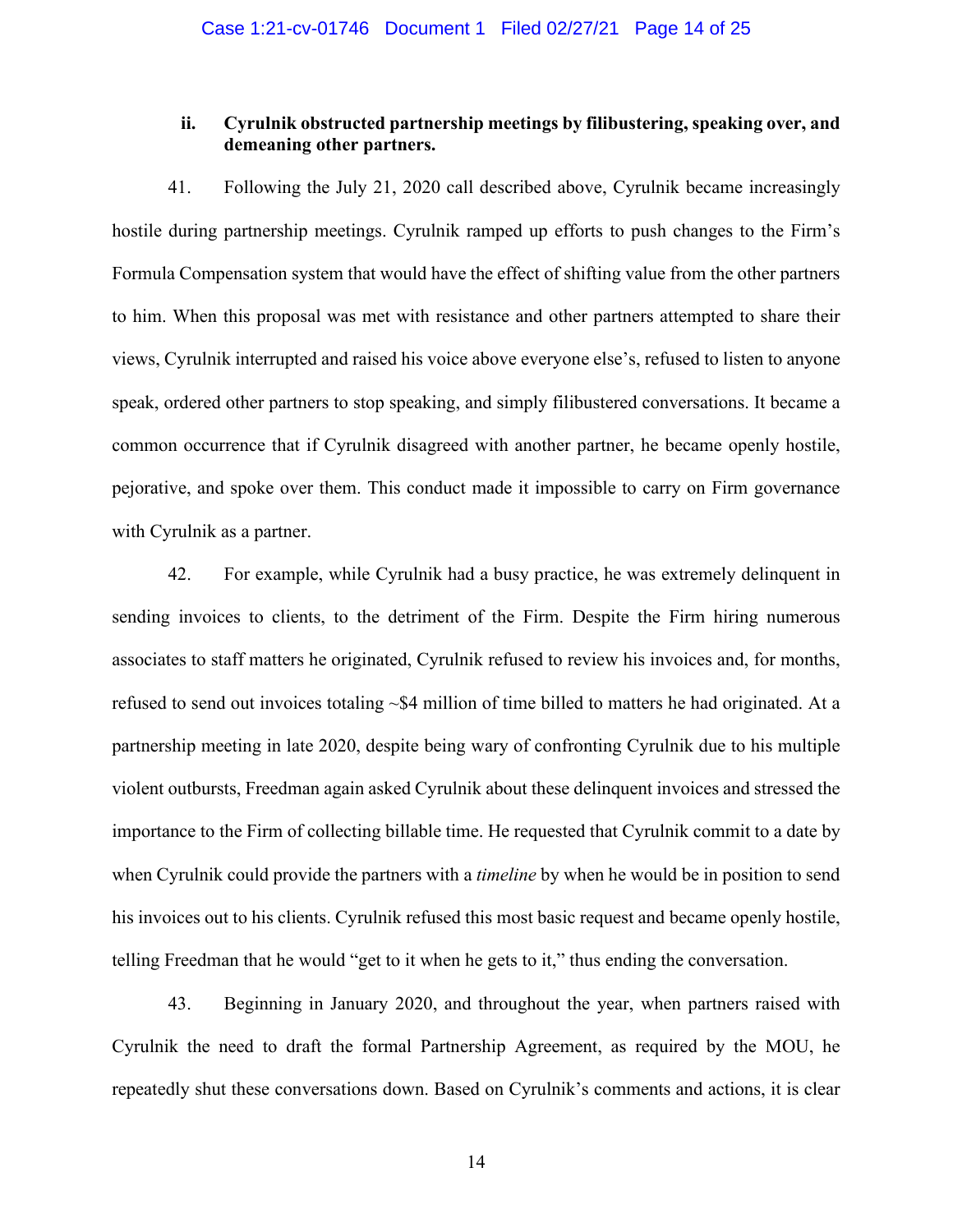#### Case 1:21-cv-01746 Document 1 Filed 02/27/21 Page 15 of 25

he intentionally refused to enter into a Partnership Agreement, in violation of the MOU, in order to leverage gaps in the incomplete document to try to seize power and a financial advantage to the detriment of the Firm.

44. On numerous calls throughout the year, partners expressed a desire to hire more women, minorities, LGBTQ, and diverse attorneys and staff. Cyrulnik was dismissive of these proposals, and in at least one instance, openly mocked a partner's desire to hire more women.

45. As 2020 continued, Cyrulnik also took steps to hide financial information from other partners. In December 2020, Friedland and Holcomb (a member of the Firm's Formula Compensation Committee) reached out to the Firm's Director of Operations to ask for the financial information he had compiled when calculating formula compensation payments. Cyrulnik, however, instructed the director not to provide Friedland and Holcomb with the requested financial information and, instead, to direct all questions concerning the Firm's finances to him. He then doubled down on his concealment efforts by demanding that the director simply not respond to Friedland or Holcomb, so that they would be unaware that no response was being prepared to their queries. Concerned about inciting the ignitable Cyrulnik, the Director complied.

46. During this period, Roche had multiple phone conferences with Cyrulnik in an attempt to resolve the formula compensation discussion. On those calls, Roche reminded Cyrulnik that the Firm's formula compensation committee controlled any changes to the formula and that even if Roche supported the change, Cyrulnik and Roche alone could not effectuate such a change. Roche informed Cyrulnik that, to maintain the peace, the other two committee members offered a compromise that embodied a change which moved the formula in the direction Cyrulnik wanted, and that other Founding Partners had agreed to support such a compromise as well. He urged Cyrulnik to accept the compromise and end the disruption his crusade had created in the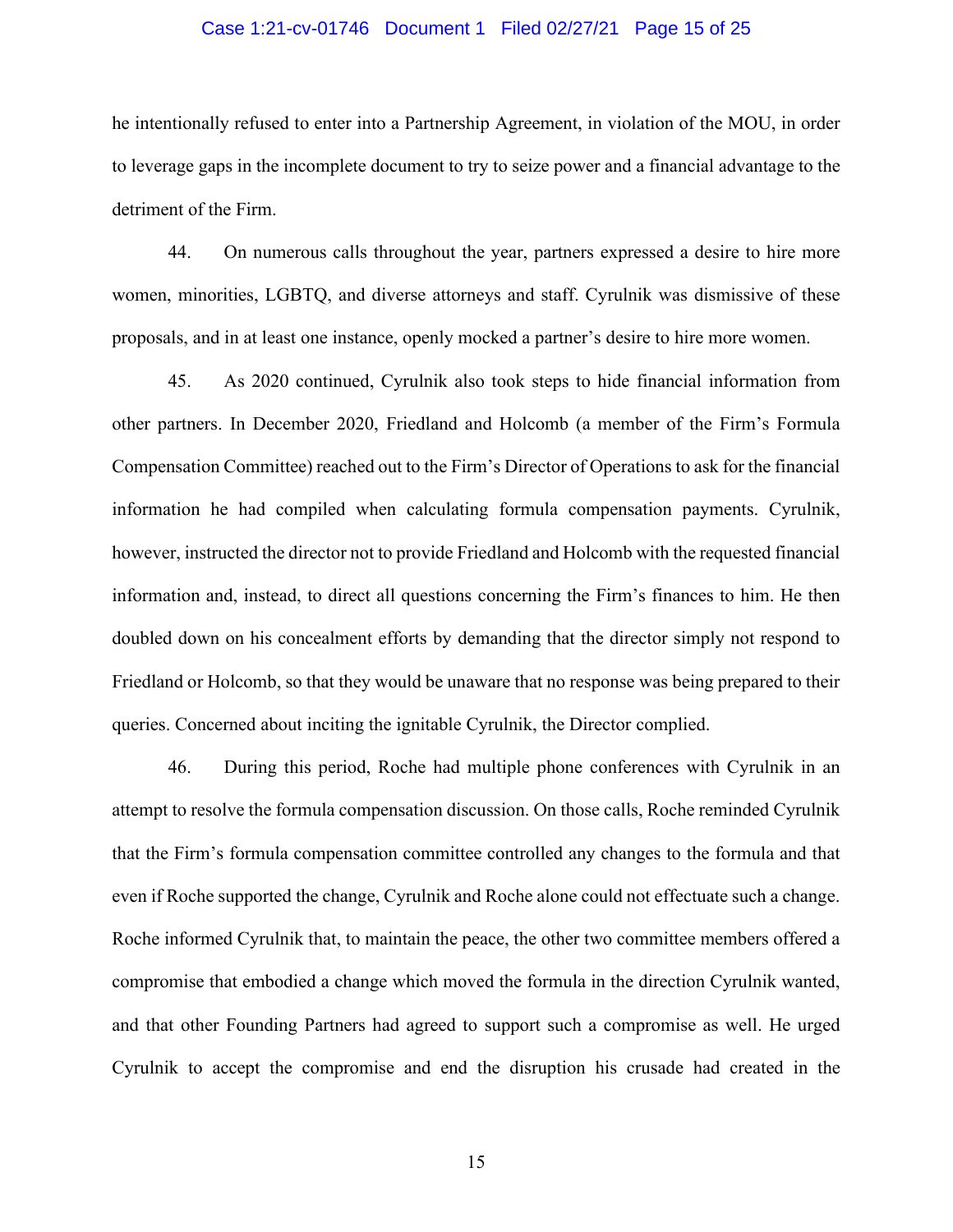#### Case 1:21-cv-01746 Document 1 Filed 02/27/21 Page 16 of 25

partnership. Roche warned Cyrulnik he was creating a management crisis with his brinkmanshiplike behavior and begged him to abandon his futile campaign.

47. Cyrulnik refused. He insisted there was no need to compromise as the other members of the formula compensation committee were not yet "at their breaking point" and ready to leave the firm.

## **iii. Cyrulnik attempted to assert control over Firm staffing in an unsuccessful effort to favor his financial interests to the detriment of other Firm clients.**

48. As stated above, Cyrulnik attempted to assert exclusive and unreasonable control over firm staffing, putting his own interests over the interests of clients for whom he was not working, associates, and his other partners. His attempts to exercise this unilateral, unauthorized control increased throughout 2020, causing disruption and requiring intervention by multiple partners to ensure that all clients' interests were protected.

49. At numerous points throughout 2020, Cyrulnik instructed various associates that they should be spending nearly all of their time on his matters and that if other partners were asking them to do work, they should direct those partners to Cyrulnik.

50. Cyrulnik told associates that clients being billed on an hourly basis (billable clients) were "more important" than contingency clients because billable clients were (allegedly) more profitable to the Firm. Cyrulnik also instructed associates to prioritize work for his billable clients over other billable clients at the Firm. He argued to partners, in demanding associates be pulled off of time-sensitive, significant matters to prioritize his cases, that "not all billables are created equal." Of course, due to the Firm's Formula Compensation, Cyrulnik profited substantially from associate time spent on matters that he originated.

51. Similarly, he repeatedly conveyed to associates who were key team members on other cases that they would "be taken off" those matters to work on his own matters. Cyrulnik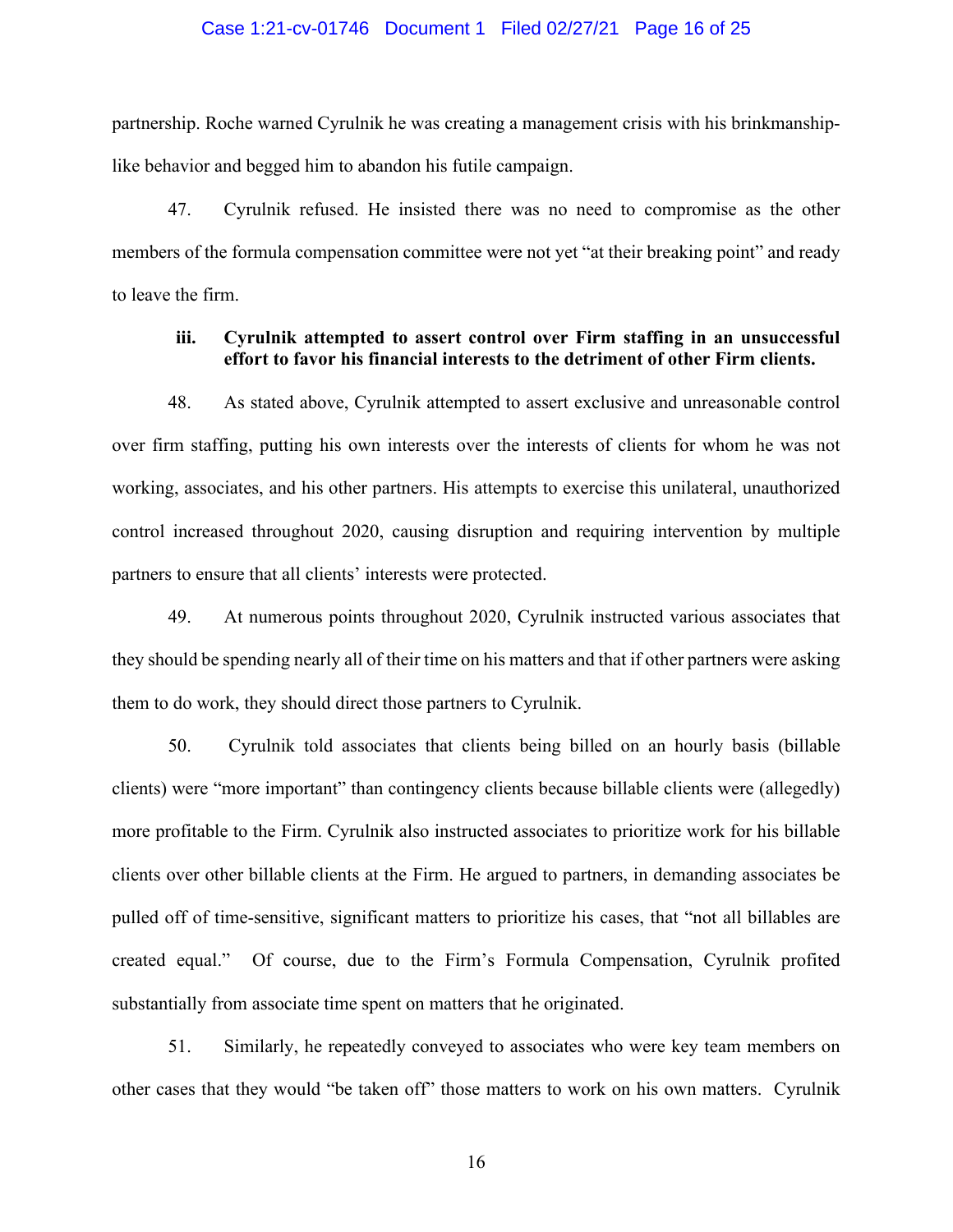#### Case 1:21-cv-01746 Document 1 Filed 02/27/21 Page 17 of 25

disregarded the Firm's obligations to its clients other than his own while increasing his earnings with each additional associate who worked on his matters.

52. In December 2020, Holcomb and Katherine Eskovitz (another senior partner who joined the Firm just after the MOU was executed) were working with an associate on a timesensitive matter to comply with a court-ordered deadline.

53. When Cyrulnik found out this associate was spending significant time on that matter, he proclaimed that the associate needed to stop. Holcomb and Eskovitz first tried to resolve this issue with Cyrulnik through emails but that failed. Cyrulnik next insisted on a call to understand why this associate was not taken off of Eskovitz's matter.

54. On that call, Cyrulnik immediately became verbally abusive. Much like during the July 21, 2020 call with Roche and Freedman, Cyrulnik was combative, quickly lost control, and began yelling at both Eskovitz and Holcomb.

55. Cyrulnik shrieked that he was "in charge of allocating associates" and that the associate working on the court-ordered imminent deadline was "not on this case now." Eskovitz and Holcomb each pushed back on this assertion, explaining again the immediate needs of the client and the associate's unique familiarity with the documents. Based on the information Eskovitz and Holcomb conveyed to Cyrulnik, it was clear that the client would be prejudiced if that associate were to be removed from the case just days before a filing. At the same time, they offered to discuss Cyrulnik's staffing needs in an effort to come up with a solution. In response to Holcomb's stated concerns about the staffing issue, Cyrulnik screamed "that is not your place." Eskovitz then responded that Cyrulnik did not have the unilateral authority to remove an associate from an urgent matter. Cyrulnik interjected–still yelling–"I can do that." After Cyrulnik continued to lodge irate accusations and proclamations about procedure, Holcomb pointed out that such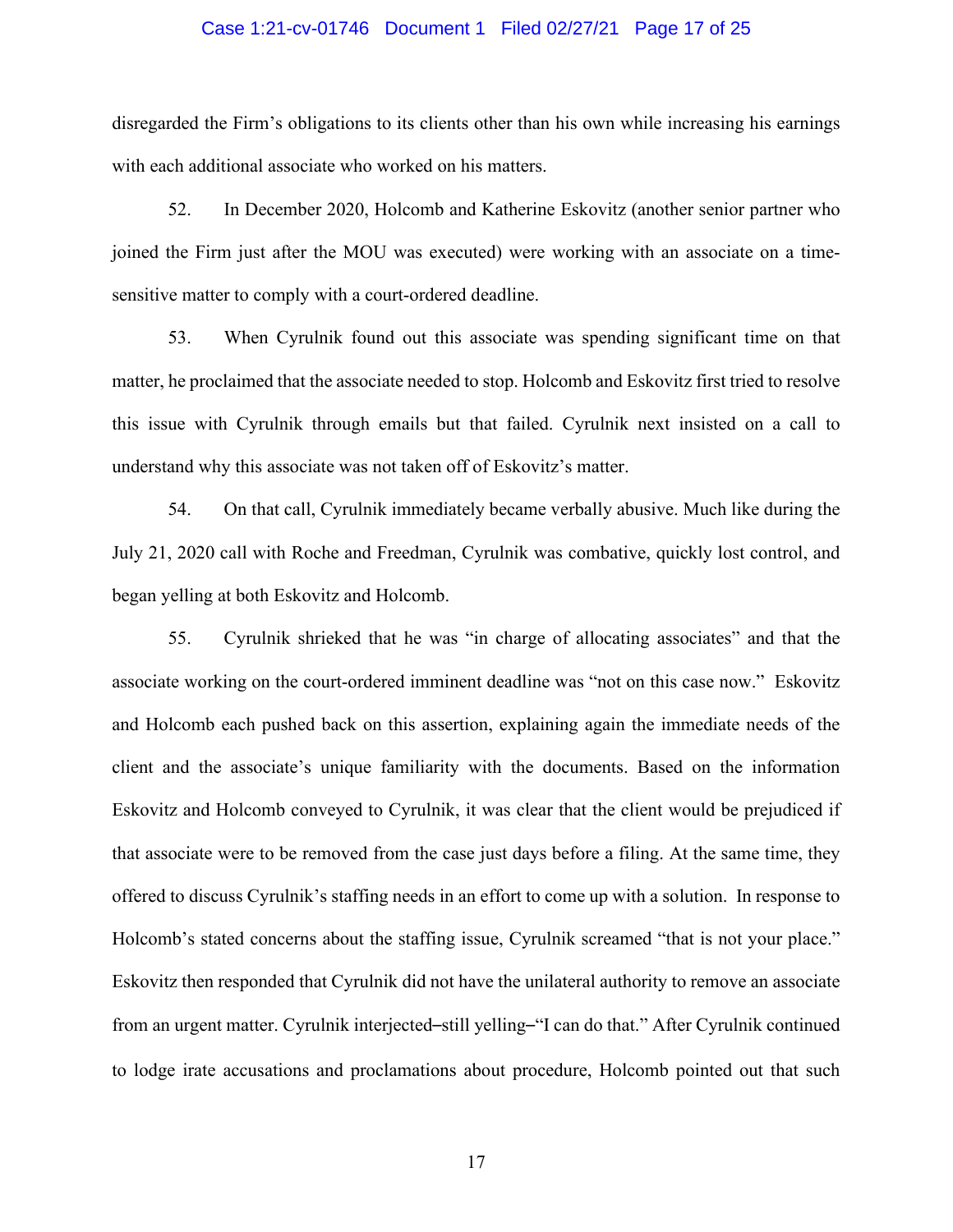#### Case 1:21-cv-01746 Document 1 Filed 02/27/21 Page 18 of 25

procedural disputes were related to the Firm's lack of a definitive partnership agreement and a firm handbook with policies and procedures (Cyrulnik had stalled efforts to make progress on both as he meanwhile asserted increasing unilateral authority).

56. Cyrulnik mocked Holcomb, including by yelling at him "we don't have enough women, you always go back to the same thing." Cyrulnik's enraged mockery of Holcomb's legitimate focus on the Firm's gender balance was particularly notable because the subject had not come up on the call previously and was unrelated to the topic at hand. Cyrulnik continued to yell at and attack Eskovitz and Holcomb for about thirty minutes. Cyrulnik then abruptly ended the call, refusing to discuss his staffing needs or why he needed that associate, on a call that purported to be about his staffing needs and that associate's time.

57. Cyrulnik's attempt to prejudice this case in favor of his matters required additional Firm time and intervention to prevent obstructing Firm obligations. After the call, Eskovitz wrote to Cyrulnik:

Jason,

Since I have not had a call like this in my career, I feel the need to memorialize it given the misstatements you have now made by email and during the call. After thirty minutes of trying to address your concerns about procedure, with you yelling and interrupting almost the entire time, you refused to discuss the actual underlying issue of staffing, misstated both our prior emails and what I said even during the call, refused to discuss what your time sensitivities and staffing of your current case is, and instead literally ordered that [senior associate] is prohibited from working on our case after today's video call, despite my urging that we resolve this in a partner call to review staffing and reviewing the emails with you and showing you he was on our team as part of the engagement terms, which you approved.

You were unprofessional and rude to me, but much worse to Nate, talking over him and entirely dismissive of his very calm, rationale input. You twisted his words and mine, and you absolutely refused to listen to anything we said, demanding answers to questions and screaming over our attempts to answer you and ignoring our answers.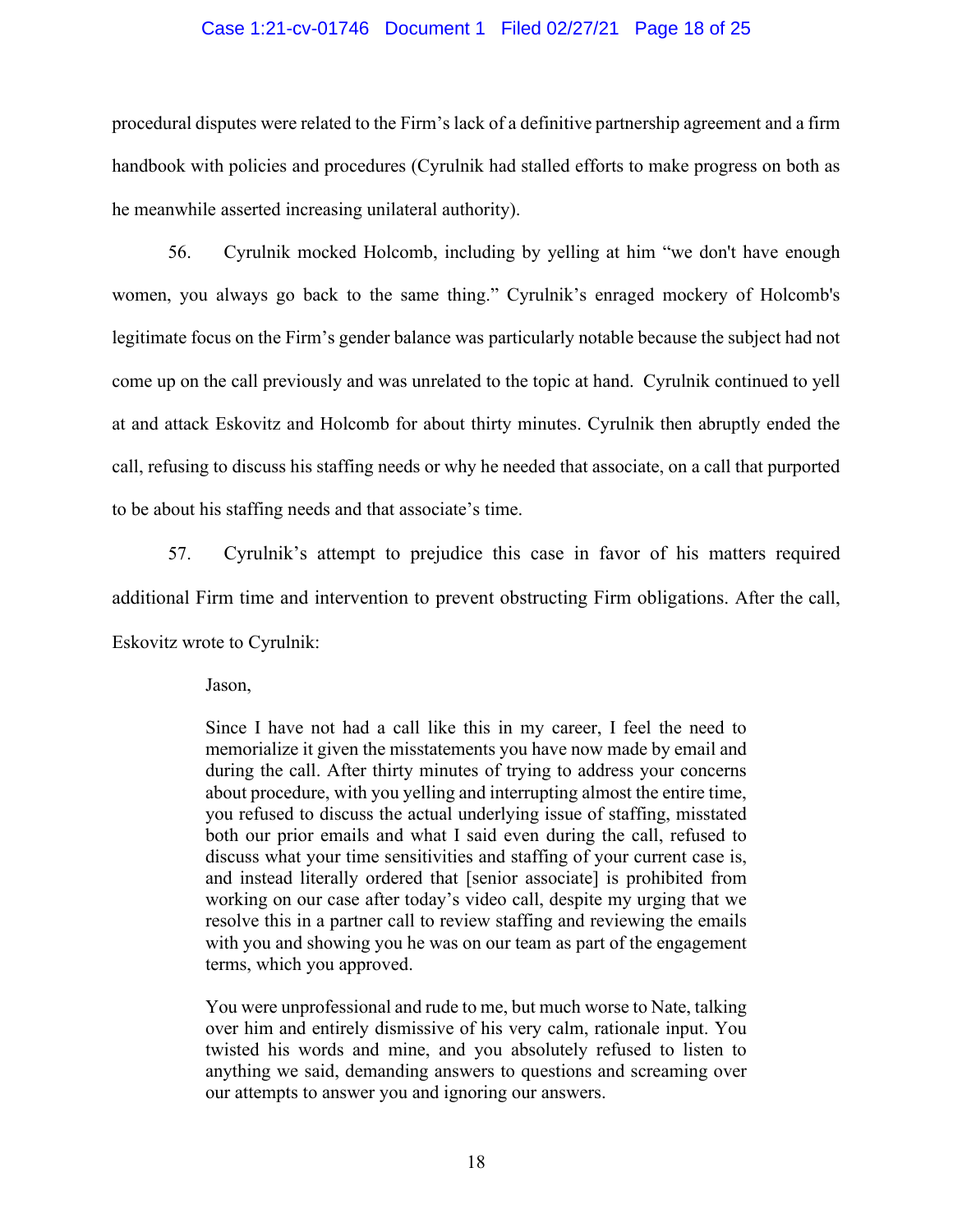#### Case 1:21-cv-01746 Document 1 Filed 02/27/21 Page 19 of 25

I am shocked at your inability to discuss this issue professionally, your misstatement of both emails and what we have said, even during the call, and your assertion that you alone are in charge of staffing and can order us to stop using [senior associate] so you can use him on your case without any further discussion of your current staffing or needs. Your accusations during the call are not only blatantly wrong, but your approach is wildly inappropriate.

#### (Exhibit C)

58. Rather than apologizing for his unprofessional behavior, or focusing on the immediate needs of the Firm's clients, Cyrulnik engaged in gaslighting:<sup>[2](#page-18-0)</sup> He denied his conduct in response to Eskovitz, calling her email "false (and surprising)"; characterized his behavior as an "informal amicable effort" to resolve the issue; accused Eskovitz of an attempt to "deflect blame and attack me," admonishing her, "I would encourage you to revisit that approach"; and again scolded Eskovitz and Holcomb for purportedly not using "appropriate channels" (of his own creation).

59. He also called Roche and Freedman to complain about Eskovitz and Holcomb and demanded Roche and Freedman step in to assist his efforts to "put them in their place." Over the next few weeks Cyrulnik, in a vindictive and transparent attempt to try and demonstrate his power, repeatedly expressed a desire to Roche and Freedman to negatively alter Holcomb's and Eskovitz's compensation and equity allocations under various pretextual grounds.

60. Then, during the week leading up to the major deadline in Eskovitz's matter, and with full knowledge that this particular associate was fully occupied, Cyrulnik unilaterally assigned the associate to yet another matter without discussing that decision with any other partner, ignoring the impossible position in which he was placing the associate and the potential prejudice

<span id="page-18-0"></span><sup>&</sup>lt;sup>2</sup> The term "gaslighting" refers to a specific type of psychological manipulation whereby the manipulator tries to get someone else (or a group of people) to question their own reality, memory or perceptions.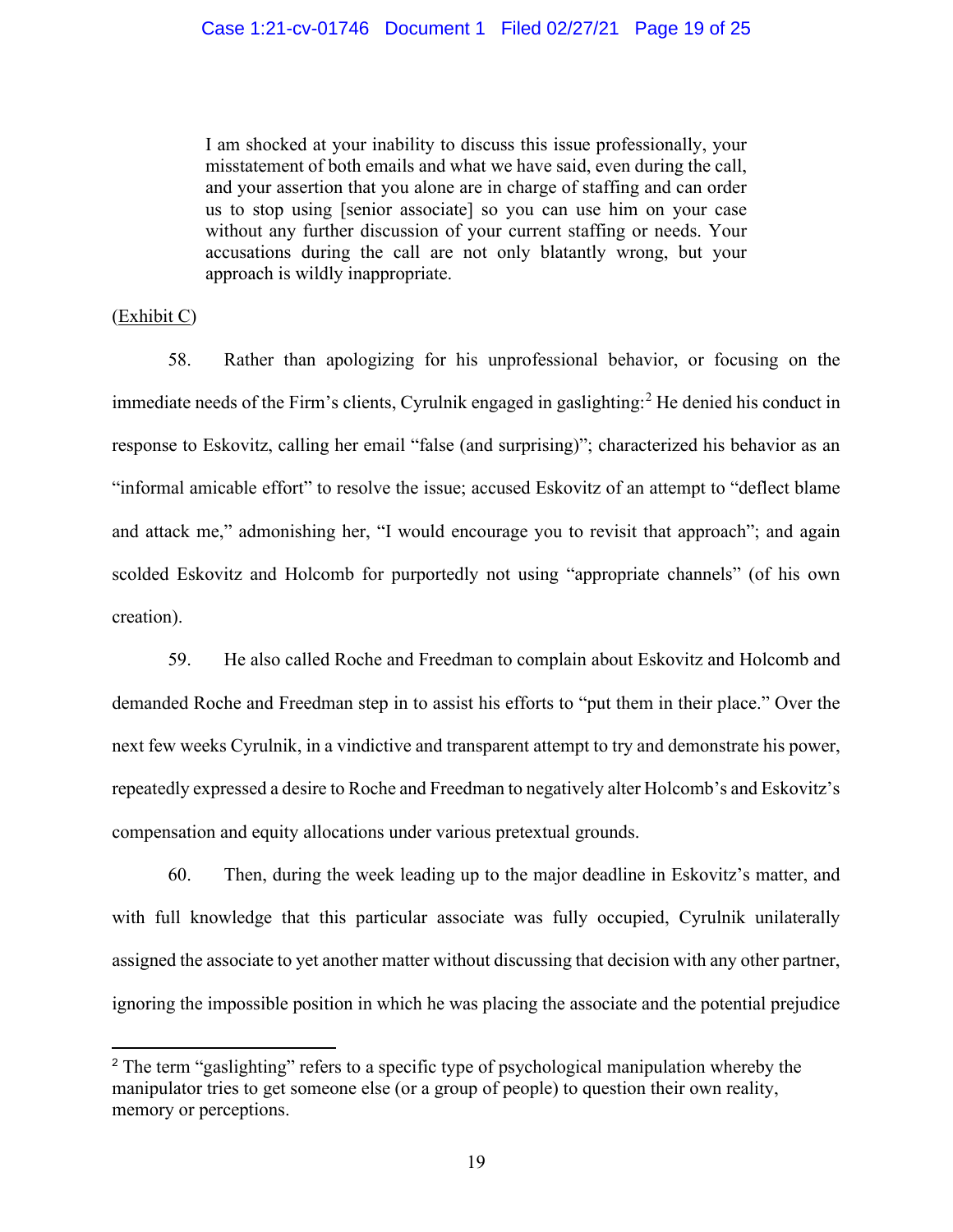#### Case 1:21-cv-01746 Document 1 Filed 02/27/21 Page 20 of 25

to a Firm client. Cyrulnik then instructed the associate to spend the vast majority of his time on Cyrulnik's cases despite the urgent deadline on which that associate was working.

61. This crisis forced Roche, Freedman, and Normand to step in and (together with Eskovitz and Holcomb) essentially override Cyrulnik's unilateral commands so that the client in the Eskovitz matter was not prejudiced. While the Firm's obligations to its clients were upheld, Cyrulnik's inappropriate and selfish behavior had, once again, created a massive disturbance in the Firm's operations. His behavior had now escalated to the point of threatening the Firm's ability to service a client, had resulted in more abusive interactions with partners, and had placed an associate in an absolutely untenable and high-stress position.

## **D. Cyrulnik's behavior led to associates lodging complaints and expressing a desire to leave the Firm if they remained on his team.**

62. During the time between Cyrulnik's outburst with Roche and Freedman (July 2020) and his outburst with Eskovitz and Holcomb (December 2020), associates at the Firm reached out to Roche and other partners to discuss the unsustainable work environment Cyrulnik had created. These associates pleaded to be removed from Cyrulnik's teams.

63. Cyrulnik's erratic behavior and the issues arising from the work environment continued to compound and became so severe that on or around the time of Cyrulnik's outburst at Eskovitz and Holcomb, two senior associates told partners at the Firm that they would (reluctantly) need to leave the Firm if they were not removed from Cyrulnik's matters.

### **E. Cyrulnik is removed for cause from RCF.**

64. By early 2021, it became obvious that it was no longer possible for RCF to carry on Firm governance with Cyrulnik as a Firm partner.

65. Due to the pattern of conduct described above, Roche, Freedman, Friedland, Holcomb, and Normand met in New York to discuss Cyrulnik's repeated breaches of the MOU,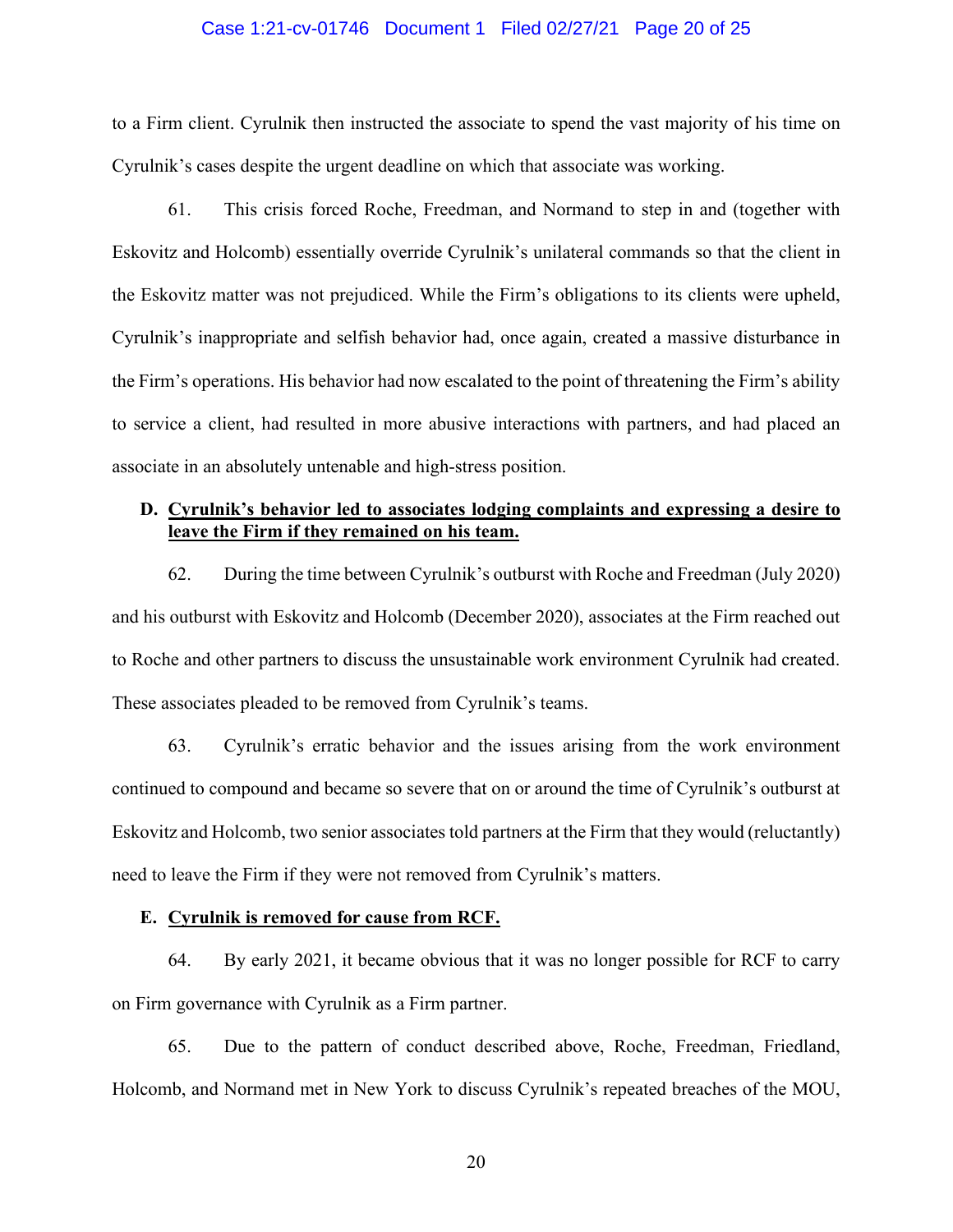#### Case 1:21-cv-01746 Document 1 Filed 02/27/21 Page 21 of 25

his failure to work together and cooperate in good faith to fully participate in the development of RCF, his erratic behavior, and his single-minded interest in elevating his bottom line over the interests of the Firm. They concluded that Cyrulnik's behavior made it impossible for the Firm to continue to conduct its business productively, live up to its values, keep associate attorneys at the Firm, or even proceed constructively with basic Firm governance.

66. Due to Cyrulnik's conduct, Roche, Freedman, Friedland, Holcomb, and Normand (whose votes constituted more than two-thirds of the equity partners) affirmatively and unanimously voted to remove Cyrulnik for cause on February 10, 2021, pursuant to the 2019 MOU, to protect the interests of clients, associates, staff, and the remaining partners of the Firm.

67. On February 12, 2021, Roche (in consultation with the remaining Founding Partners) wrote Cyrulnik informing him of the Firm's decision to remove him for cause. *See* Exhibit D. In that email, Roche set forth a non-exclusive summary of the bases for Cyrulnik's removal. In addition, Roche wrote to Cyrulnik that the Firm's partners "intend to work with you on a transition plan to ensure that (i) your future endeavors are a success, and that (ii) the firm's clients are not prejudiced by your removal."

68. Later that day, Roche, Freedman, and Normand spoke with Cyrulnik. On that call, Cyrulnik demanded the Firm retract the letter and claimed there were no grounds to remove him for cause. He also stated that given that none of the other partners wanted him at the Firm, he did not want to be there either. He said he would be open to working out a peaceful departure if the Firm committed to give him (1) everything "owed" to him under the 2019 MOU and (2) everything "owed" to him pursuant to a side letter agreement between the Named Partners. But since then, Cyrulnik has demanded amounts far beyond what is owed to him under the MOU.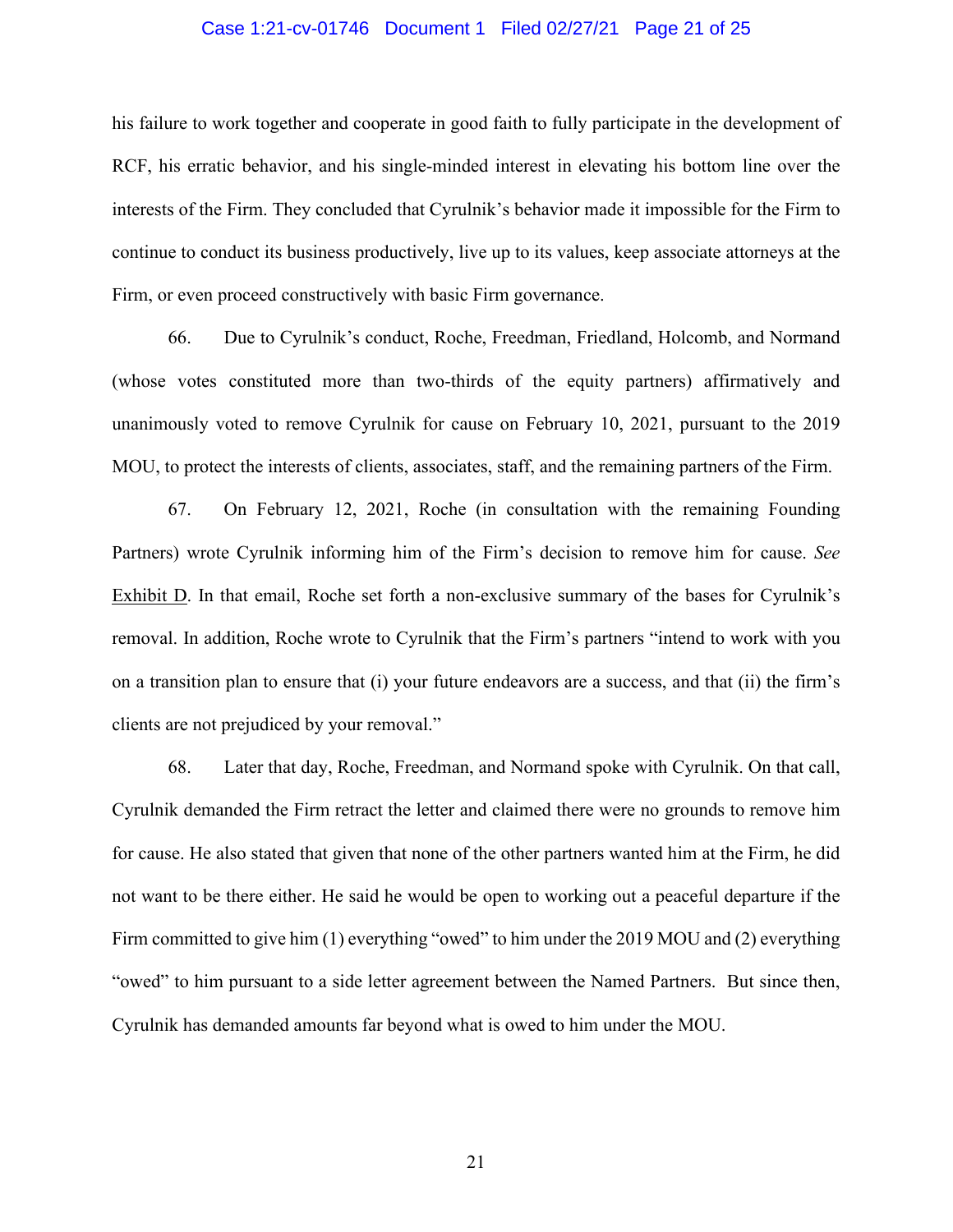#### Case 1:21-cv-01746 Document 1 Filed 02/27/21 Page 22 of 25

69. Cyrulnik has since claimed the Firm's removal of him for cause is pretextual. Ignoring months of his own erratic behavior and abuse, ignoring the warning emails sent over the course of the last six months, ignoring the complete breakdown in the relationship between Cyrulnik and the rest of the partners that has occurred over this time, and ignoring hat associates were refusing to work on his matters, Cyrulnik claims that the Tokens (a highly volatile asset) exponentially rose in value during the weeks leading up to his actual removal (they have since lost more than half that value). He claims the Founding Partners removed him to recapture that highly volatile, substantially unearned, and uncertain asset.

70. Cyrulnik has simultaneously refused to accept that he is no longer a partner at the Firm. In fact, his counsel, Marc Kasowitz (of Kasowitz Benson Torres, where Cyrulnik's brother is a partner), has stated that "Mr. Cyrulnik has no intention in the present circumstances of 'transition[ing] out of the firm,' nor have your clients validly exercised any authority to accomplish that."

71. Indeed, the Firm did not immediately terminate Cyrulnik's Firm email account to ensure there would be no prejudice to the matters he is handling while he transitions to a new email account. But instead of moving his emails over, he has continued to use the Firm's email account to send purported conflict checks about potential *new* matters he wants the Firm to undertake. Legitimate questions about whether passing on this new representation would prejudice a current Firm client in a matter the Firm is handling have simply been met with Kasowitz threatening to litigate, and to "hold each of you accountable for any harm to [Cyrulnik] or the firm's clients resulting from your egregious actions."

72. On February 26, 2021, Kasowitz threatened that if the Firm did not give Cyrulnik "immediate unfettered access" to the firm bank accounts and the automatic right to bring in new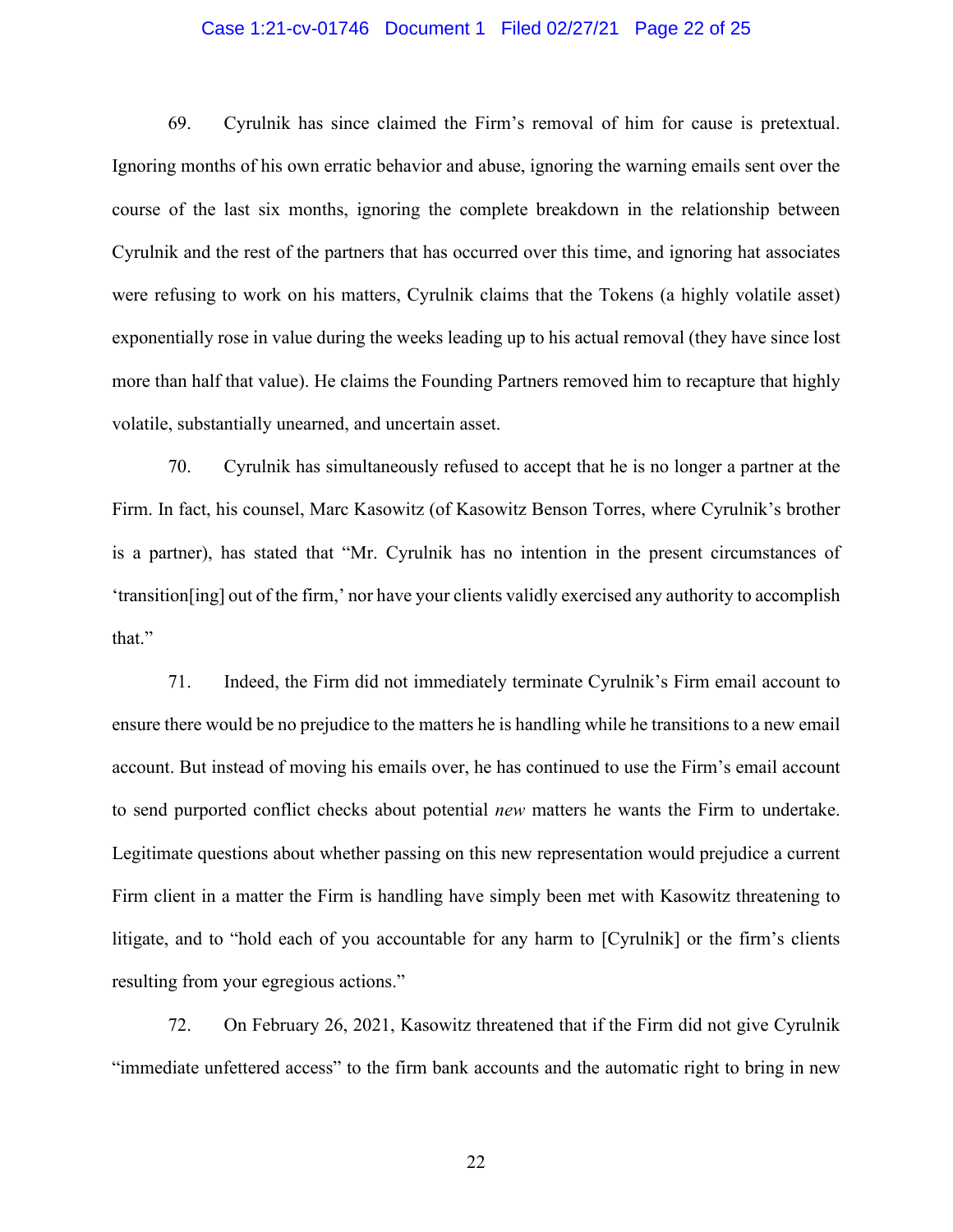#### Case 1:21-cv-01746 Document 1 Filed 02/27/21 Page 23 of 25

matters without inquiry, it would "guaranty" litigation "to protect Jayson's [sic] unquestioned partnership rights."

## **Count I (Declaratory Judgment)**

73. Plaintiff hereby repeats and realleges all of the foregoing allegations as if fully set forth herein.

74. Defendant's behavior, while he was a partner at RCF, justified the equity partners' determination to remove Defendant from the partnership for cause and effect his involuntary withdrawal pursuant to the terms of the MOU.

75. Defendant was removed for cause, per the Memorandum of Understanding, by an affirmative vote of ⅔ of the Firm's equity partners.

76. As a result of Defendant's removal from the RCF partnership for cause, any distributions to Defendant by RCF are to be governed by the withdrawal provisions set forth in Paragraph VI(C) of the MOU.

77. However, as evidence by the fact that Defendant has claimed and continues to claim that he is an equity partner of RCF or, in the alternative, that he is entitled to far more than he would be entitled to under the withdrawal provisions of the MOU, Defendant disputes that he was removed from the partnership for cause and he also disputes that he is entitled only to the compensation included under the withdrawal provisions of the MOU.

78. As a result, a material and genuine controversy exists between the parties as to whether Defendant was removed from the RCF partnership for cause and, as a result, there is also a material and genuine controversy as to the compensation Defendant is entitled to as a result of his removal. Accordingly, there is a bona fide, actual, present and practical need to resolve this controversy.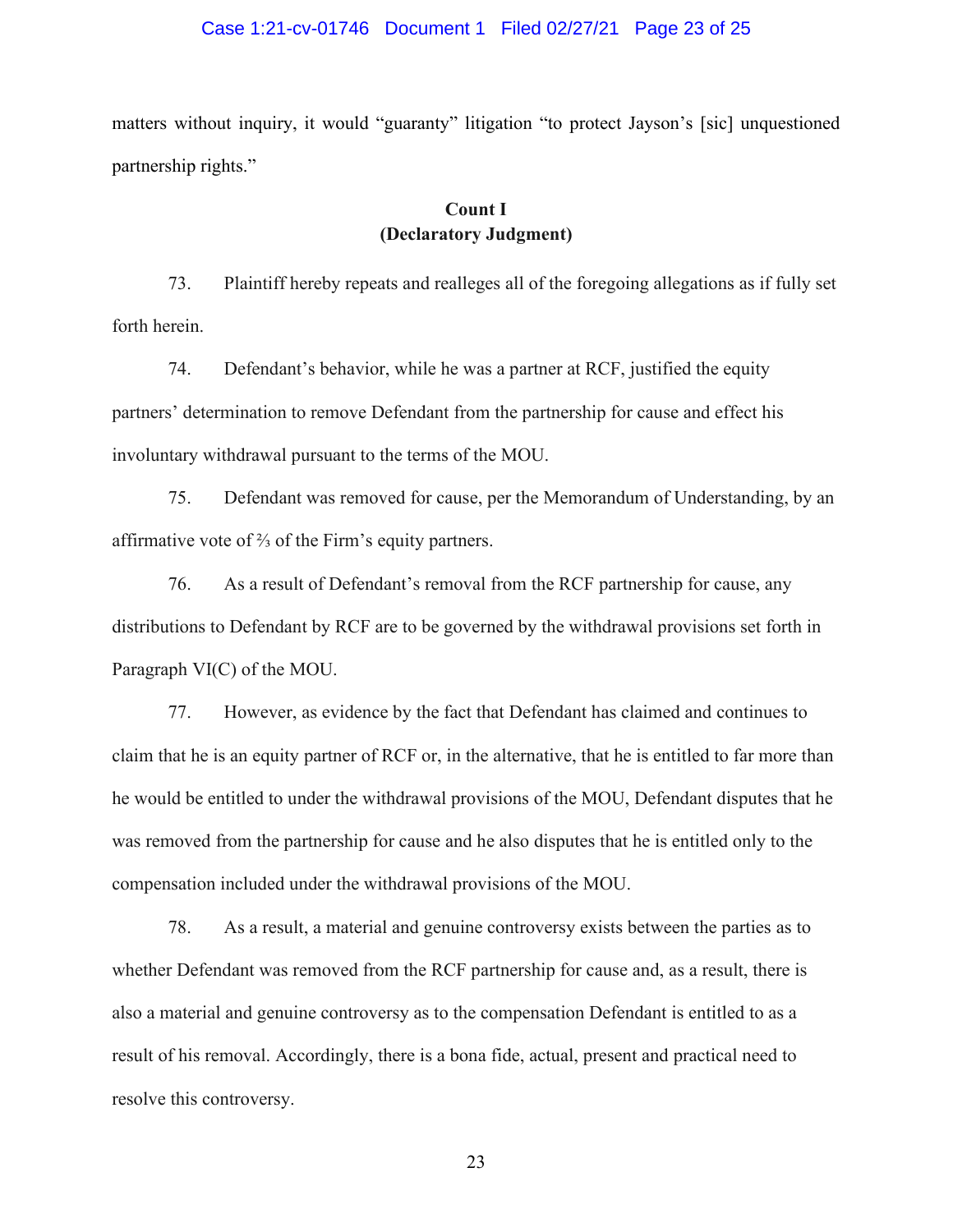## Case 1:21-cv-01746 Document 1 Filed 02/27/21 Page 24 of 25

79. By reason of the foregoing, Plaintiff seeks and is entitled to a declaratory judgment by the Court that:

- (a) Defendant has been validly removed from the Firm for cause per the MOU;
- (b) Defendant is only entitled to the compensation delineated in Paragraph VI(C) of the MOU, governing withdrawal; and,
- (c) as a further result of Defendant's breach of the MOU and his removal for cause, Defendant is not entitled to any further compensation or interests as contemplated in the MOU.

WHEREFORE, Plaintiff respectfully requests that the Court:

- (a) Enter a judgment declaring that Defendant was validly removed for cause;
- (b) Enter a judgment declaring Defendant is entitled to just the Formula Compensation amount delineated by Paragraph VI(C) of the MOU, governing withdrawal, and no more;
- (c) Enter a judgment awarding costs and disbursements of this action;
- (d) Award such other and further relief as the Court deems just and proper.

Plaintiff demands a trial by jury.

DATED: February 27, 2021 Respectfully Submitted,

## **KAPLAN HECKER & FINK LLP**

#### */s/ Sean Hecker*

Sean Hecker 350 Fifth Avenue, Suite 7110 New York, NY 10118 Telephone: (212) 763-0883 Email: shecker@kaplanhecker.com

## **ROCHE CYRULNIK FREEDMAN LLP**

*/s/ Eric S. Rosen*